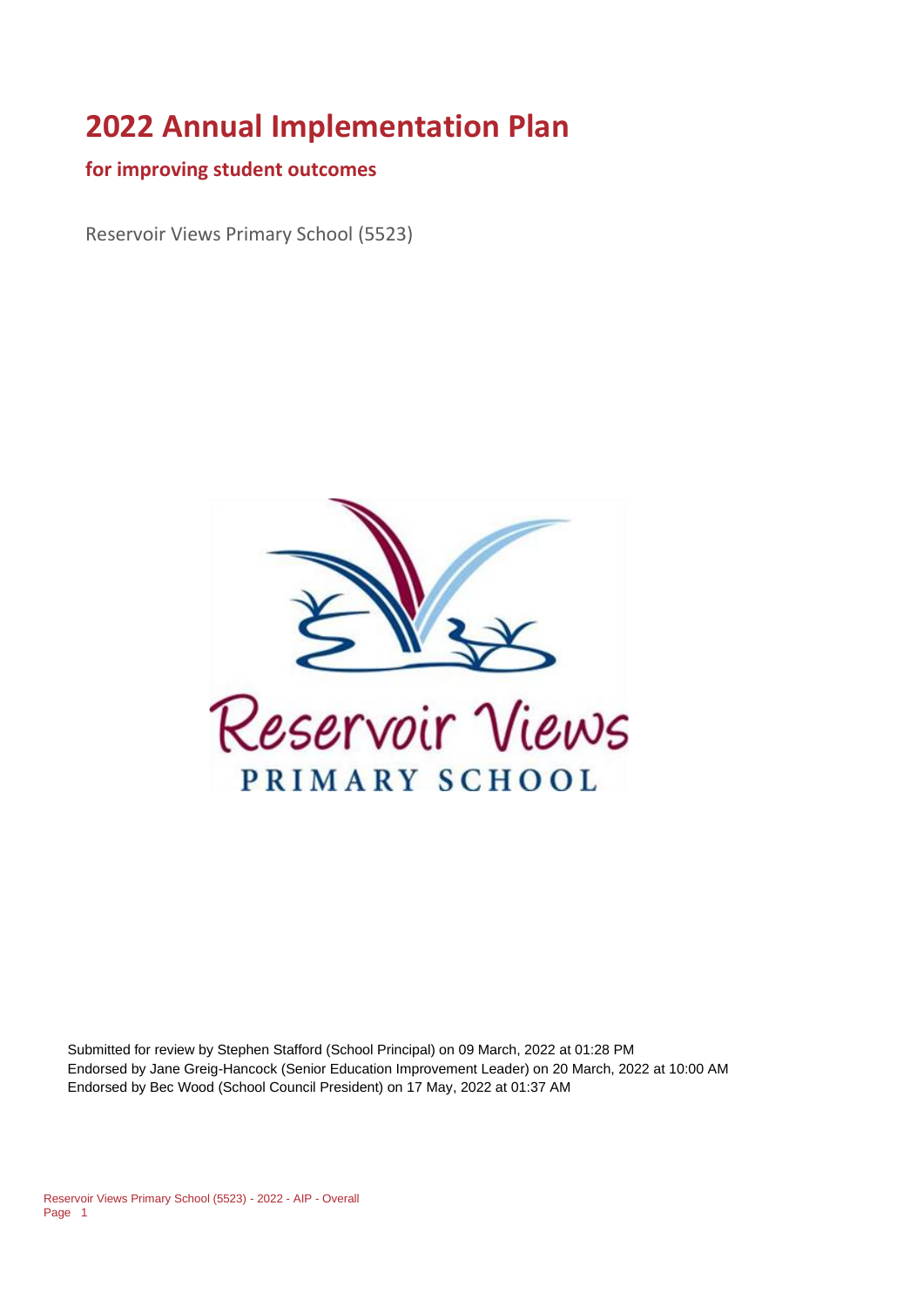# **Self-evaluation Summary - 2022**

|                                 | <b>FISO 2.0 Dimensions</b>                                                                                                                                                                                                   | <b>Self-evaluation Level</b> |
|---------------------------------|------------------------------------------------------------------------------------------------------------------------------------------------------------------------------------------------------------------------------|------------------------------|
| <b>Teaching and</b><br>Learning | Documented teaching and learning program based on the Victorian<br>Curriculum and senior secondary pathways, incorporating extra-curricula<br>programs                                                                       | Embedding                    |
|                                 | Use of common and subject-specific high impact teaching and learning<br>strategies as part of a shared and responsive teaching and learning model<br>implemented through positive and supportive student-staff relationships |                              |

| <b>Assessment</b> | Systematic use of assessment strategies and measurement practices to<br>obtain and provide feedback on student learning growth, attainment and<br>wellbeing capabilities | Evolving |
|-------------------|--------------------------------------------------------------------------------------------------------------------------------------------------------------------------|----------|
|                   | Systematic use of data and evidence to drive the prioritisation,<br>development, and implementation of actions in schools and classrooms.                                |          |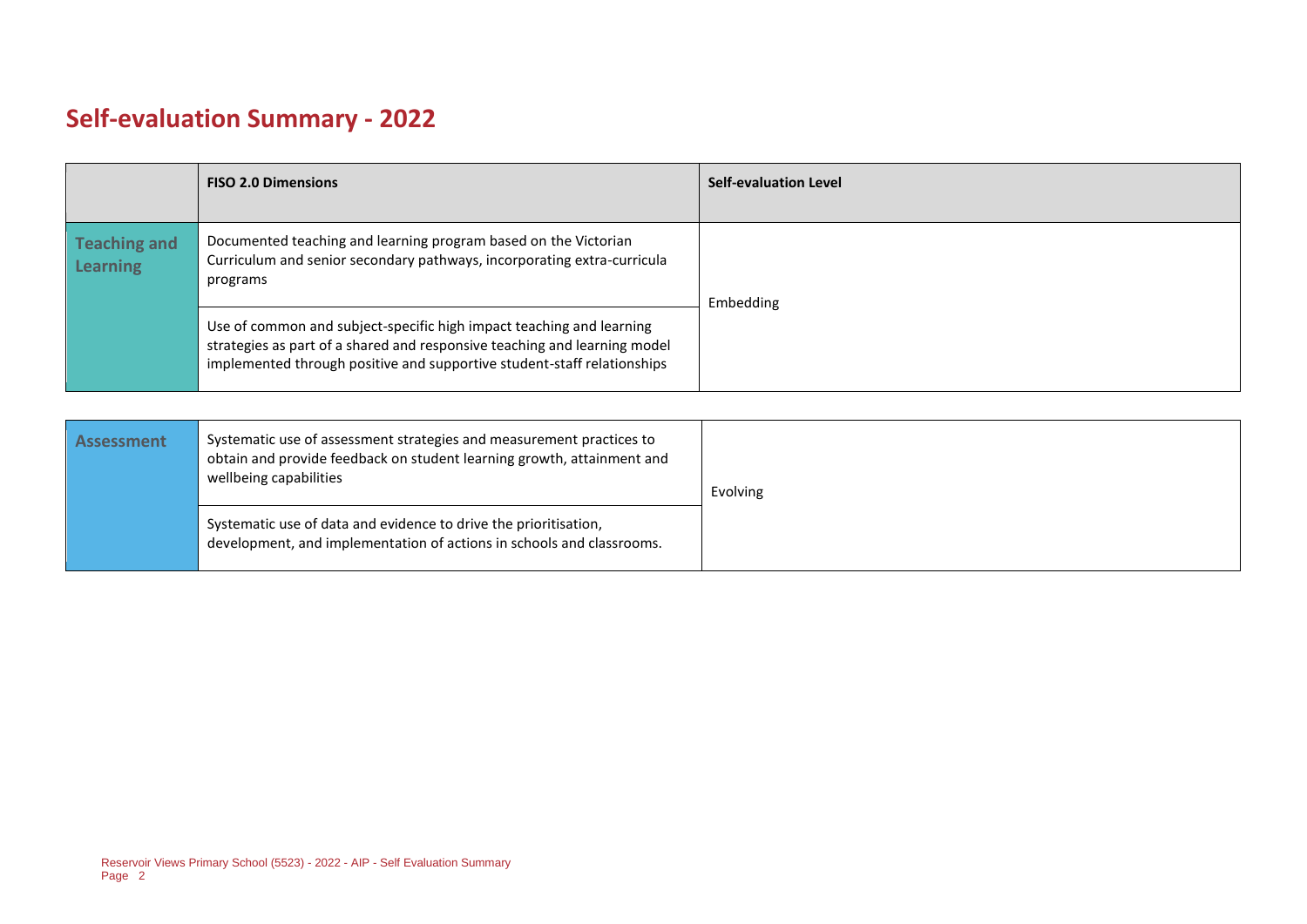| The strategic direction and deployment of resources to create and reflect<br>Leadership<br>shared goals and values; high expectations; and a positive, safe and orderly<br>learning environment | Embedding                                                                                                                                         |  |
|-------------------------------------------------------------------------------------------------------------------------------------------------------------------------------------------------|---------------------------------------------------------------------------------------------------------------------------------------------------|--|
|                                                                                                                                                                                                 | Shared development of a culture of respect and collaboration with positive<br>and supportive relationships between students and staff at the core |  |

| <b>Engagement</b> | Activation of student voice and agency, including in leadership and learning,<br>to strengthen students' participation and engagement in school                                       |          |
|-------------------|---------------------------------------------------------------------------------------------------------------------------------------------------------------------------------------|----------|
|                   | Strong relationships and active partnerships between schools and<br>families/carers, communities, and organisations to strengthen students'<br>participation and engagement in school | Evolving |

| <b>Support</b> | Responsive, tiered and contextualised approaches and strong relationships<br>to support student learning, wellbeing and inclusion                                         |           |
|----------------|---------------------------------------------------------------------------------------------------------------------------------------------------------------------------|-----------|
|                | Effective use of resources and active partnerships with families/carers,<br>specialist providers and community organisations to provide responsive<br>support to students | Embedding |

| Enter your reflective comments | Despite the vast amount of remote teaching and learning that took place in 2020/2021, we have been able to implement a significant<br>amount of practice change including:<br>- consistency in documentation and teaching practice across F-6<br>- tracking systems and scope and sequence documents in Literacy and Numeracy<br>- maths fluency checklists and continuum documents<br>- conferencing documents in Literacy<br>- whole-school assessment schedule<br>- regular formative assessments in literacy and numeracy to inform teaching and learning |
|--------------------------------|---------------------------------------------------------------------------------------------------------------------------------------------------------------------------------------------------------------------------------------------------------------------------------------------------------------------------------------------------------------------------------------------------------------------------------------------------------------------------------------------------------------------------------------------------------------|
|--------------------------------|---------------------------------------------------------------------------------------------------------------------------------------------------------------------------------------------------------------------------------------------------------------------------------------------------------------------------------------------------------------------------------------------------------------------------------------------------------------------------------------------------------------------------------------------------------------|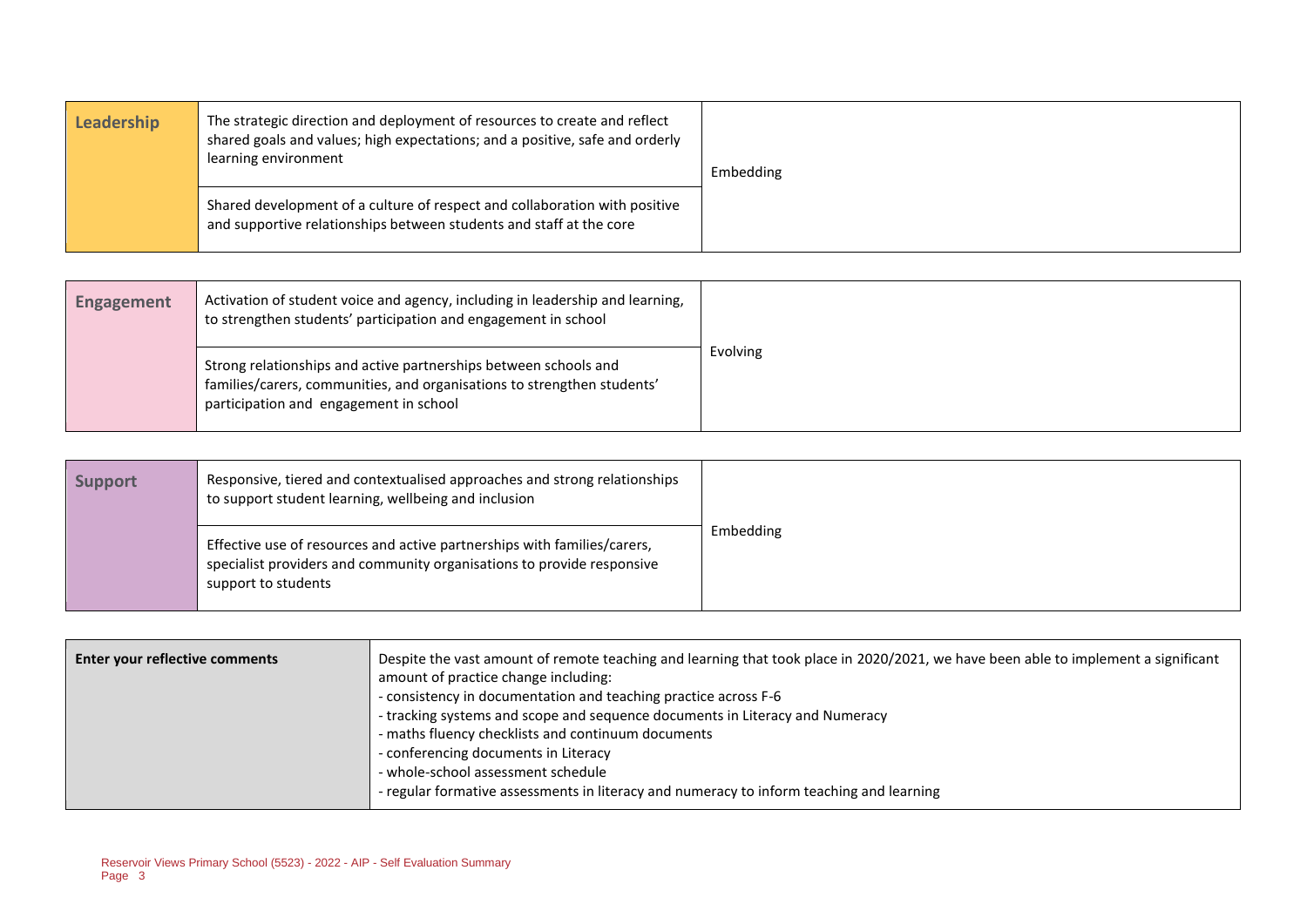|                                | -90min reading session including both word recognition and language comprehension<br>- consistency in the teaching of phonics across F-2 and morphology in 3-6<br>- IEPs for every student in the school<br>- MiniLit intervention program through TLI funding program                                                                                                                                                                                                                                                                                                                                                                                                                                                                                                                                                                                                                                                                                                              |
|--------------------------------|-------------------------------------------------------------------------------------------------------------------------------------------------------------------------------------------------------------------------------------------------------------------------------------------------------------------------------------------------------------------------------------------------------------------------------------------------------------------------------------------------------------------------------------------------------------------------------------------------------------------------------------------------------------------------------------------------------------------------------------------------------------------------------------------------------------------------------------------------------------------------------------------------------------------------------------------------------------------------------------|
| <b>Considerations for 2022</b> | Continue to develop our evidence-based approach/understanding to teaching and learning, in particular, the science of reading,<br>synthetic phonics instruction<br>A focus on revisiting our current school vision and values with all stakeholders<br>Continuing to focus on a response to intervention model for Reservoir Views<br>A focus on engaging our community in the daily life of our school (subject to Covid-19 restrictions)<br>Continuing to focus on strengthening relationships/partnerships between families/carers, students and the school (IEP process for<br>every student).<br>Continuing to focus on student growth through consistent and ongoing use of data within Professional Learning Teams.<br>A focus on ongoing gathering, analysis and action with students wellbeing data.<br>Continuing to focus on utilising student voice and building agency across the school.<br>Developing a best practice partnership with Reservoir East Primary School |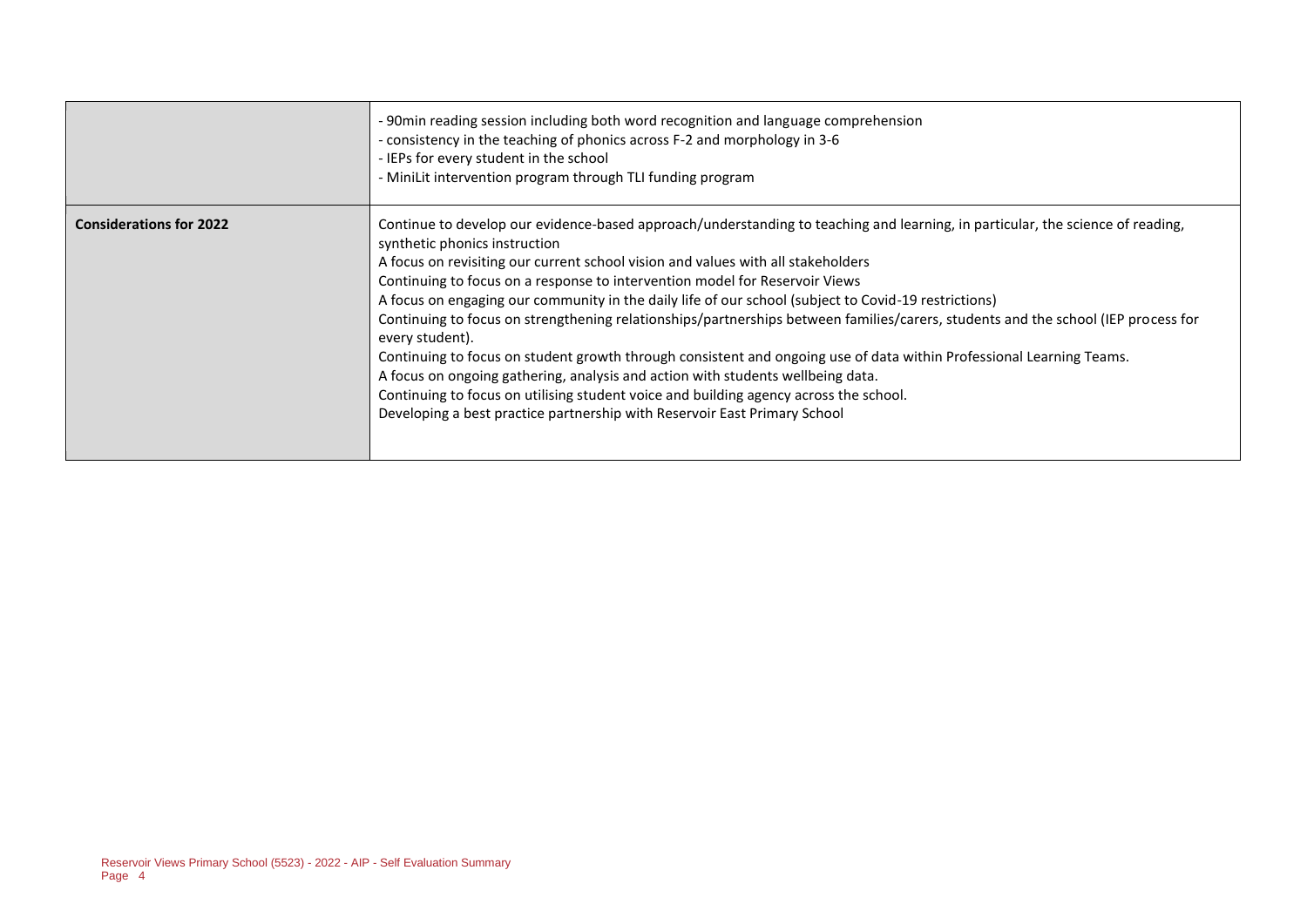### **SSP Goals Targets and KIS**

| Goal 1                                                  | <b>2022 Priorities Goal</b><br><br><br>Some of our students have thrived in the remote learning environment, others have maintained their learning progress, and some<br>need extra learning and wellbeing support despite the best efforts of their teachers and families. In 2022 we will continue to focus<br>on student learning - with an increased focus on numeracy - and student wellbeing through the 2022 Priorities Goal, a learning Key<br>Improvement Strategy and a wellbeing Key Improvement Strategy. We will teach and support each student at their point of need<br>and in line with FISO. |
|---------------------------------------------------------|---------------------------------------------------------------------------------------------------------------------------------------------------------------------------------------------------------------------------------------------------------------------------------------------------------------------------------------------------------------------------------------------------------------------------------------------------------------------------------------------------------------------------------------------------------------------------------------------------------------|
| Target 1.1                                              | Support for the 2022 Priorities                                                                                                                                                                                                                                                                                                                                                                                                                                                                                                                                                                               |
| Key Improvement Strategy 1.a<br>Priority 2022 Dimension | Learning - Support both those who need extra support and those who have thrived to continue to extend their learning, especially in<br>numeracy                                                                                                                                                                                                                                                                                                                                                                                                                                                               |
| Key Improvement Strategy 1.b<br>Priority 2022 Dimension | Wellbeing - Effectively mobilise available resources to support students' wellbeing and mental health, especially the most vulnerable                                                                                                                                                                                                                                                                                                                                                                                                                                                                         |
|                                                         |                                                                                                                                                                                                                                                                                                                                                                                                                                                                                                                                                                                                               |
| Goal 2                                                  | To improve learning growth for all students                                                                                                                                                                                                                                                                                                                                                                                                                                                                                                                                                                   |
| Target 2.1                                              | NAPLAN - Benchmark growth<br>By 2023, the percentage of NAPLAN Benchmark Growth Year 3 to Year 5 will increase:<br>• Year 3 to 5 Reading from 80 percent (2019) to 85 percent<br>• Year 3 to 5 Writing from 60 percent (2019) to 77 percent<br>• Year 3 to 5 Numeracy from 80 percent (2019) to 85 percent                                                                                                                                                                                                                                                                                                    |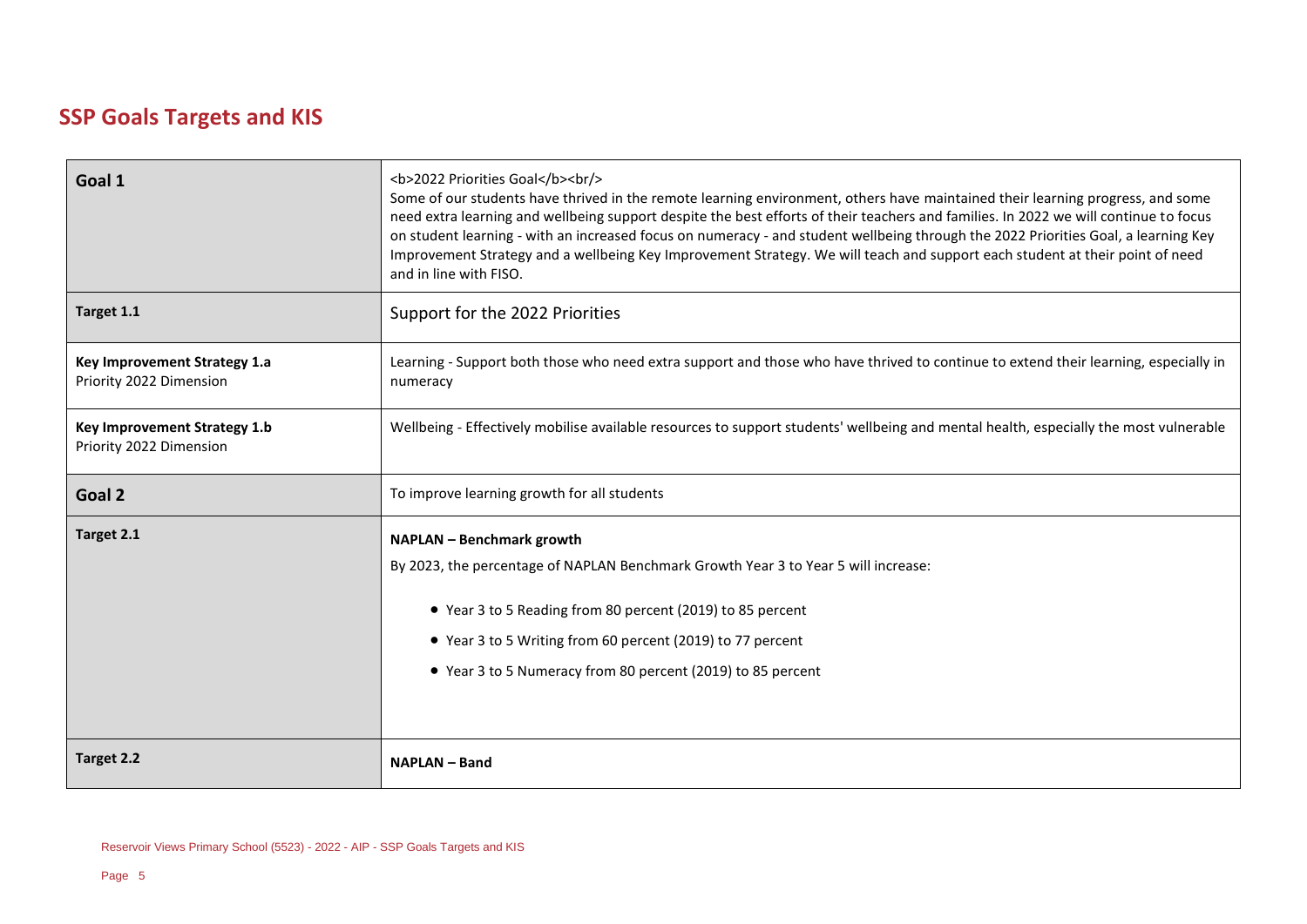|                                                                                          | By 2023, increase the percentage of students achieving in the middle and top two bands of NAPLAN<br>Year 3<br>• Reading from 70 percent (2019) to 95 percent: |
|------------------------------------------------------------------------------------------|---------------------------------------------------------------------------------------------------------------------------------------------------------------|
|                                                                                          | • Writing from 82 percent (2019) to 93 percent<br>• Numeracy from 63 percent (2019) to 90 percent                                                             |
|                                                                                          | Year 5                                                                                                                                                        |
|                                                                                          | • Reading from 74 percent (2019) to 90 percent                                                                                                                |
|                                                                                          | • Writing from 67 percent (2019) to 88 percent                                                                                                                |
|                                                                                          | • Numeracy from 82 percent (2019) to 85 percent                                                                                                               |
|                                                                                          |                                                                                                                                                               |
| Target 2.3                                                                               | English as an Additional Language (EAL)                                                                                                                       |
|                                                                                          | By 2023, EAL learning outcome will improve to (insert measure once data has been accurately captured for this student cohort in<br>2020)                      |
| <b>Key Improvement Strategy 2.a</b><br>Curriculum planning and assessment                | Further develop, document and embed whole school collaborative approaches to curriculum, planning and assessment.                                             |
| <b>Key Improvement Strategy 2.b</b><br>Evidence-based high-impact teaching<br>strategies | Embed the agreed Instructional Models to include evidence based High Impact Teaching Strategies and differentiations for student<br>point of need.            |
| <b>Key Improvement Strategy 2.c</b>                                                      | Enhance data collection, analysis and evaluation of student learning growth over time.                                                                        |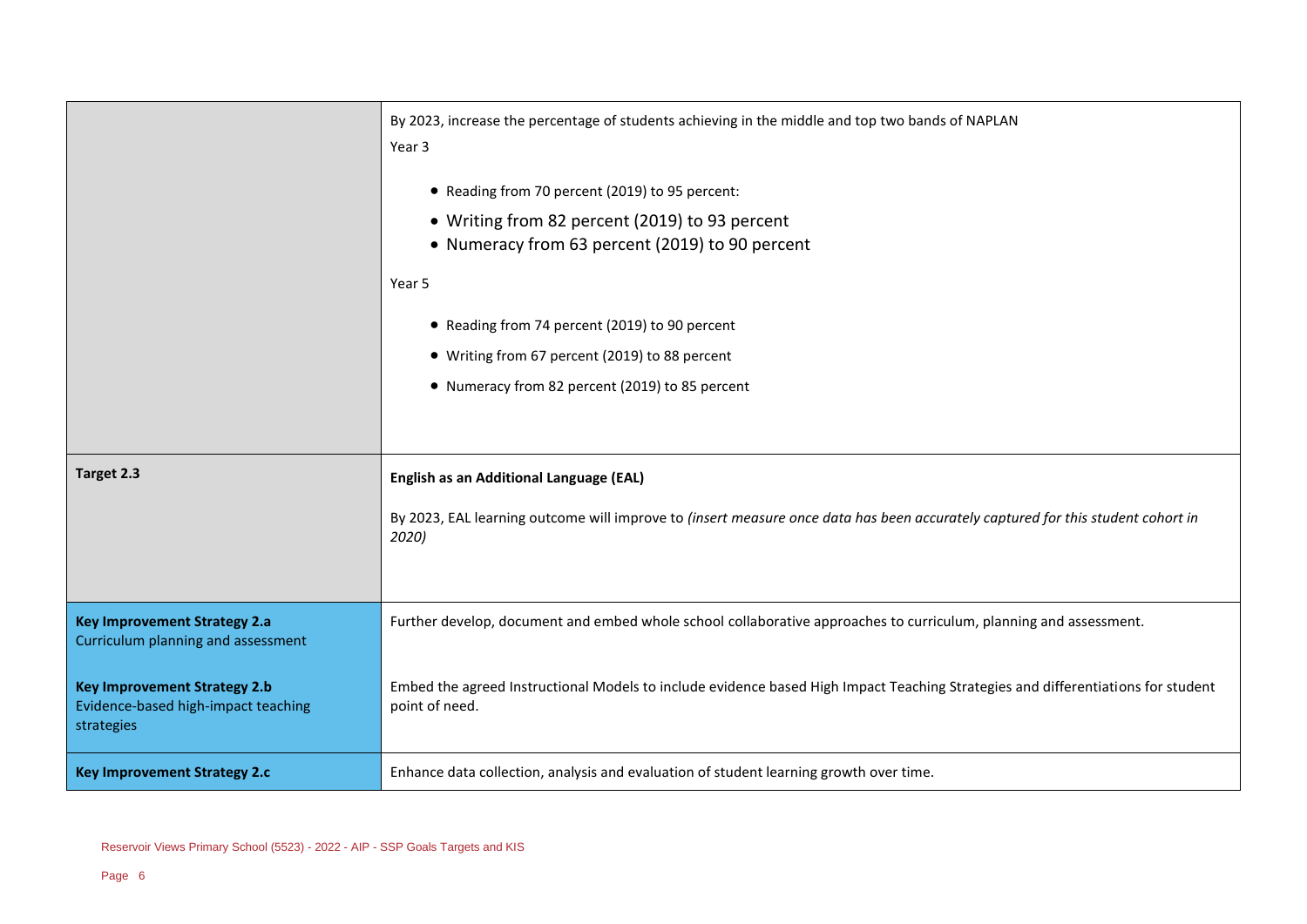| <b>Evaluating impact on learning</b>                                       |                                                                                                                                               |
|----------------------------------------------------------------------------|-----------------------------------------------------------------------------------------------------------------------------------------------|
| <b>Key Improvement Strategy 2.d</b><br>Instructional and shared leadership | Implement a whole school approach to English as an Additional Language (EAL)                                                                  |
| Goal 3                                                                     | To improve student engagement in learning                                                                                                     |
| Target 3.1                                                                 | By 2023, the number of students who have missed 20 plus days of school will decrease to 15 percent or below for each cohort (29%<br>in 2019). |
| Target 3.2                                                                 | By 2023, the positive percentage endorsement rate will improve in the Attitudes to School Survey factors:                                     |
|                                                                            | • Stimulated learning from 89 percent (2019) to 94 percent                                                                                    |
|                                                                            | • Self-regulation and goal setting from 92 percent (2019) to 94 percent                                                                       |
|                                                                            | • Student voice and agency from 84 percent (2019) to 90 percent                                                                               |
| Target 3.3                                                                 | By 2023, the positive percentage endorsement rate will improve in the Staff Opinion Survey factors:                                           |
|                                                                            | • Academic emphasis from 70 percent (2019) to 90 percent                                                                                      |
|                                                                            | • Collective efficacy from 78 percent (2019) to 88 percent                                                                                    |
|                                                                            | • Teacher collaboration from 72 percent (2019) to 85 percent                                                                                  |
|                                                                            |                                                                                                                                               |
| Target 3.4                                                                 | By 2023, the positive percentage endorsement rate will improve in the Parent Opinion Survey factors:                                          |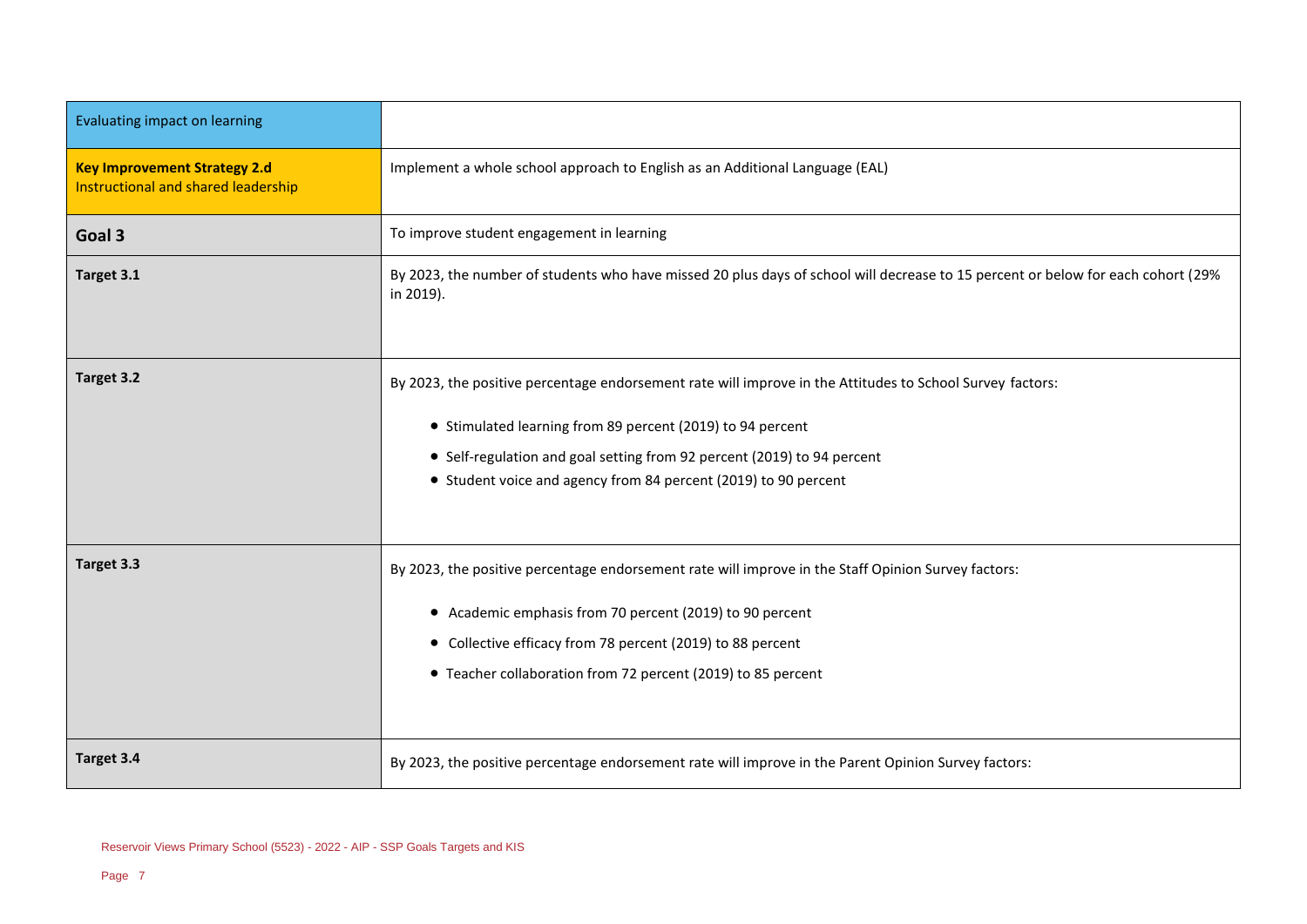|                                                                                                | • Student connectedness 92 percent (2019) to 93 percent<br>• School communication 89 percent (2019) to 92 percent<br>• Teacher communication 81 percent (2019) to 90 percent                                                                                                                  |
|------------------------------------------------------------------------------------------------|-----------------------------------------------------------------------------------------------------------------------------------------------------------------------------------------------------------------------------------------------------------------------------------------------|
| <b>Key Improvement Strategy 3.a</b><br>Setting expectations and promoting inclusion            | Staff empower students to have a democratic voice in the running of their leaning communities                                                                                                                                                                                                 |
| <b>Key Improvement Strategy 3.b</b><br><b>Empowering students and building school</b><br>pride | Staff co-design opportunities for students to exercise authentic agency in their own learning                                                                                                                                                                                                 |
| Goal 4                                                                                         | To improve the resilience, health and wellbeing of all students                                                                                                                                                                                                                               |
| Target 4.1                                                                                     | By 2023, the positive percentage endorsement rate on AToSS will improve in the factors:<br>• Resilience from 87 percent (2019) to 93 percent<br>• School connectedness (sense of belonging) from 89 percent (2019) to 92 percent<br>• Advocate at school from 97 percent (2019) to 98 percent |
| Target 4.2                                                                                     | By 2023, the positive percentage endorsement rate in the SSS in the Trust in students and parents increases from 70 percent (2019)<br>to 80 percent.                                                                                                                                          |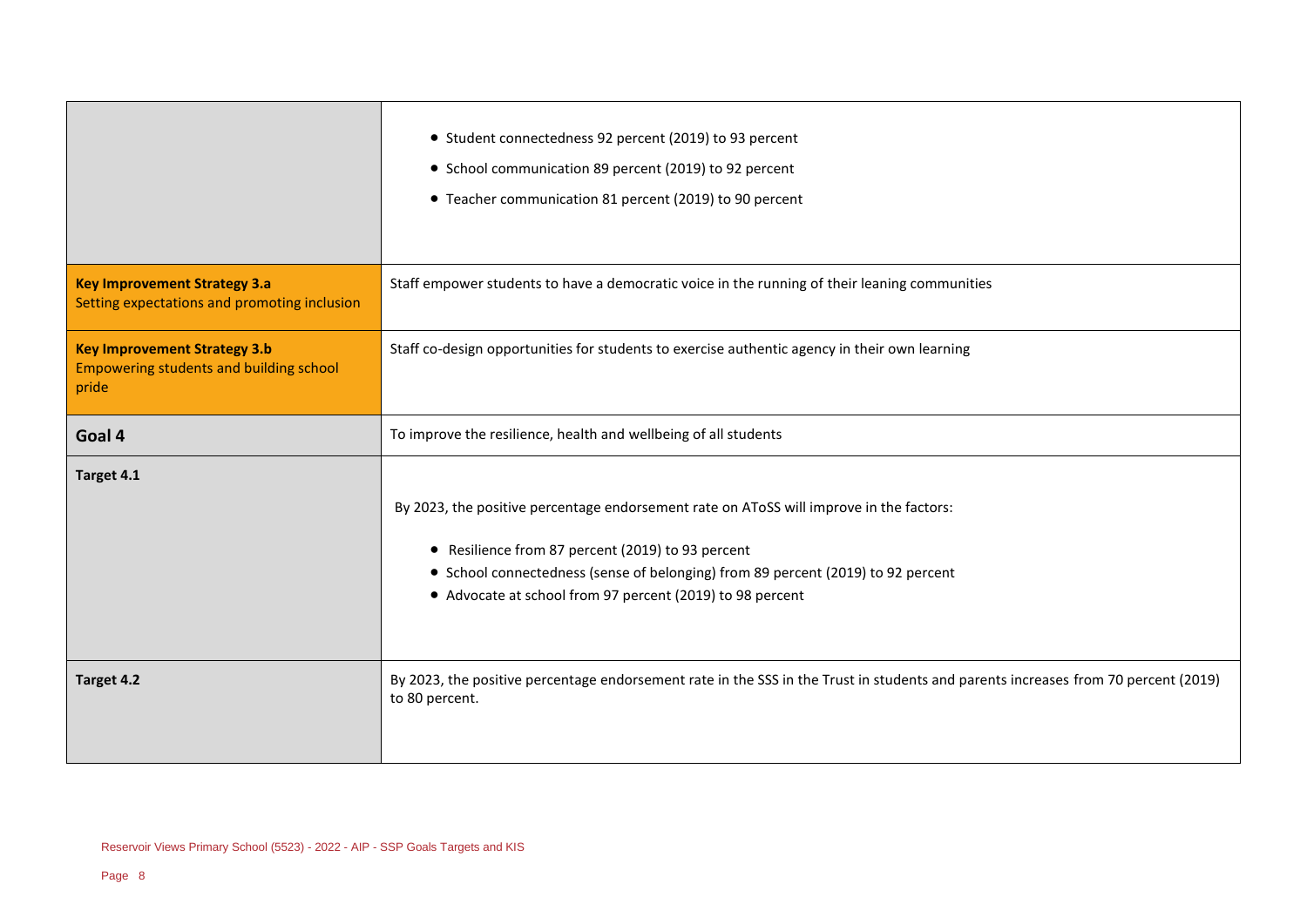| Target 4.3                                                                        | By 2023, the positive percentage endorsement rate improvement in the Parent Opinion Survey will be:                                                                                                                                                    |
|-----------------------------------------------------------------------------------|--------------------------------------------------------------------------------------------------------------------------------------------------------------------------------------------------------------------------------------------------------|
|                                                                                   | • Confidence and resiliency skills 87 percent (2019) to 92 percent<br>• Managing bullying 81 percent (2019) to 92 percent<br>• Respect for diversity 89 percent (2019) to 93 percent<br>• Promoting positive behaviour 86 percent (2019) to 93 percent |
| <b>Key Improvement Strategy 4.a</b><br>Intellectual engagement and self-awareness | Embed the school's vision, values, culture and the priorities driving the school improvement agenda throughout the school<br>community to embed a positive climate for learning.                                                                       |
| <b>Key Improvement Strategy 4.b</b><br>Instructional and shared leadership        | Further develop and embed a distributive instructional leadership model.                                                                                                                                                                               |
| <b>Key Improvement Strategy 4.c</b><br><b>Building communities</b>                | Embed Professional Learning Communities to ensure continuous focus on an inquiry cycle for student learning outcome growth.                                                                                                                            |

 $\overline{\phantom{a}}$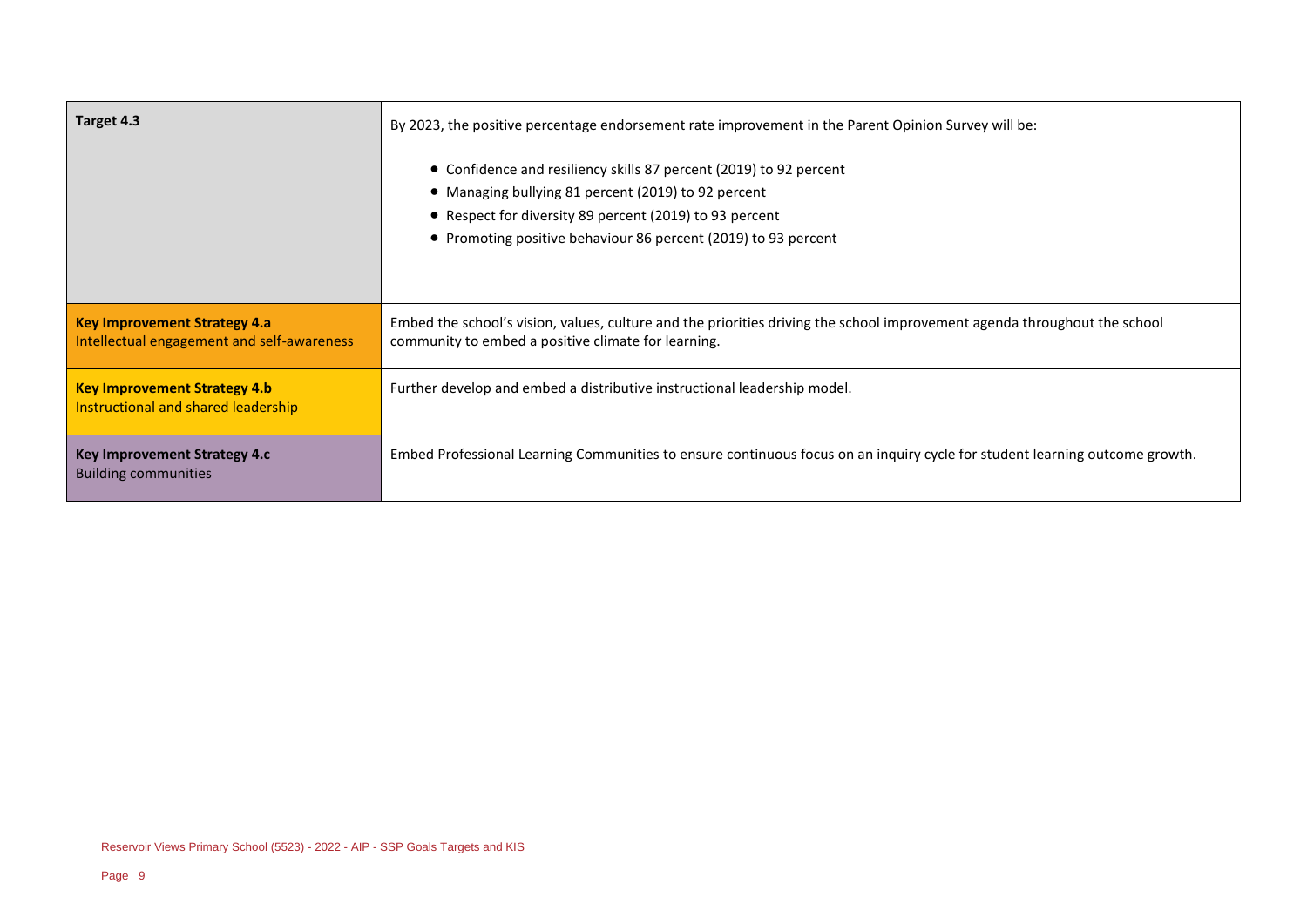### **Select Annual Goals and KIS**

| <b>Four Year Strategic Goals</b>                                                                                                                                                                           | Is this selected<br>for focus this<br>year? | <b>Four Year Strategic Targets</b> | 12 month target<br>The 12 month target is an incremental step<br>towards meeting the 4-year target, using the same<br>data set.                                                                                                                                                                                                                                                                                                                                                                                                                                                                                                                                                                                                                                                                                                                  |
|------------------------------------------------------------------------------------------------------------------------------------------------------------------------------------------------------------|---------------------------------------------|------------------------------------|--------------------------------------------------------------------------------------------------------------------------------------------------------------------------------------------------------------------------------------------------------------------------------------------------------------------------------------------------------------------------------------------------------------------------------------------------------------------------------------------------------------------------------------------------------------------------------------------------------------------------------------------------------------------------------------------------------------------------------------------------------------------------------------------------------------------------------------------------|
| <b>2022 Priorities Goal</b><br><br><br>Some of our students have thrived in the<br>remote learning environment, others<br>have maintained their learning progress,<br>and some need extra learning and<br> | <b>Yes</b>                                  | Support for the 2022 Priorities    | Increase the overall percentage of students<br>making above benchmark growth in NAPLAN<br>writing from 16% to 24%<br>Increase the school-wide positive<br>endorsement of the AToSS sub-factor 'I know<br>ways to calm myself down' from 78% to 85%<br>- Increase the school-wide positive<br>endorsement of the AToSS sub-factor 'I know<br>ways to calm myself down' from 67% to 75%<br>for year 5 students<br>Increase the school-wide positive<br>endorsement of the AToSS factor 'Normal<br>Resilience' from 67% to 72%<br>- Decrease the positive endorsement of the<br>AToSS factor 'Low Resilience' from 33% to<br>25% for year 5 students<br>Increase the school-wide positive<br>endorsement of the Parent Opinion Survey<br>factor 'This school provides diverse programs<br>for my child's interests and abilities from 76%<br>to 80% |
|                                                                                                                                                                                                            | <b>No</b>                                   | NAPLAN - Benchmark growth          |                                                                                                                                                                                                                                                                                                                                                                                                                                                                                                                                                                                                                                                                                                                                                                                                                                                  |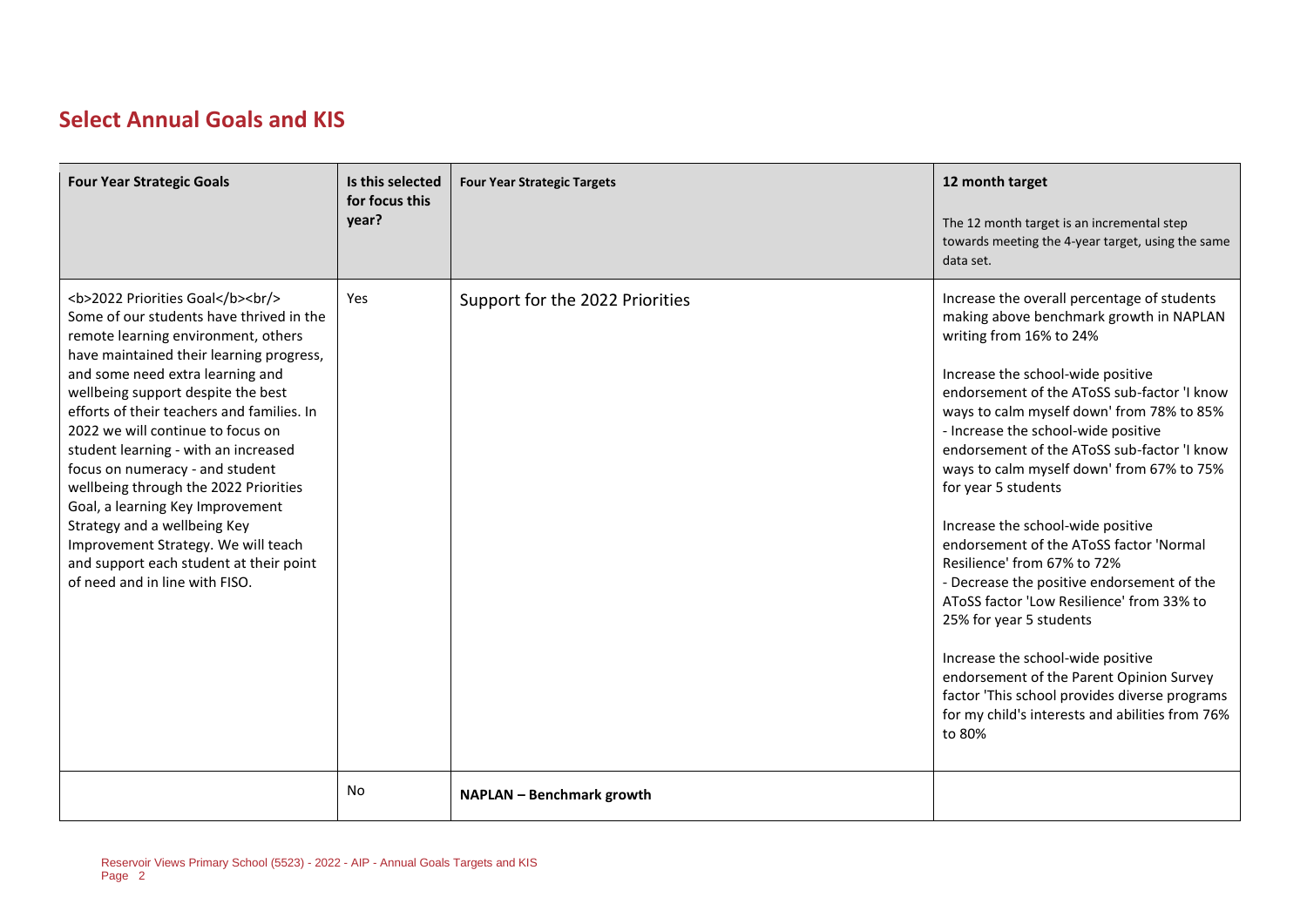| <b>NAPLAN - Band</b><br>By 2023, increase the percentage of students achieving in the middle and<br>top two bands of NAPLAN<br>Year 3<br>• Reading from 70 percent (2019) to 95 percent:<br>• Writing from 82 percent (2019) to 93 percent<br>• Numeracy from 63 percent (2019) to 90 percent<br>Year 5<br>• Reading from 74 percent (2019) to 90 percent<br>• Writing from 67 percent (2019) to 88 percent | To improve learning growth for all<br>students |  | By 2023, the percentage of NAPLAN Benchmark Growth Year 3 to Year 5<br>will increase:<br>• Year 3 to 5 Reading from 80 percent (2019) to 85 percent<br>• Year 3 to 5 Writing from 60 percent (2019) to 77 percent<br>• Year 3 to 5 Numeracy from 80 percent (2019) to 85 percent |  |
|-------------------------------------------------------------------------------------------------------------------------------------------------------------------------------------------------------------------------------------------------------------------------------------------------------------------------------------------------------------------------------------------------------------|------------------------------------------------|--|----------------------------------------------------------------------------------------------------------------------------------------------------------------------------------------------------------------------------------------------------------------------------------|--|
| <b>English as an Additional Language (EAL)</b>                                                                                                                                                                                                                                                                                                                                                              |                                                |  | • Numeracy from 82 percent (2019) to 85 percent                                                                                                                                                                                                                                  |  |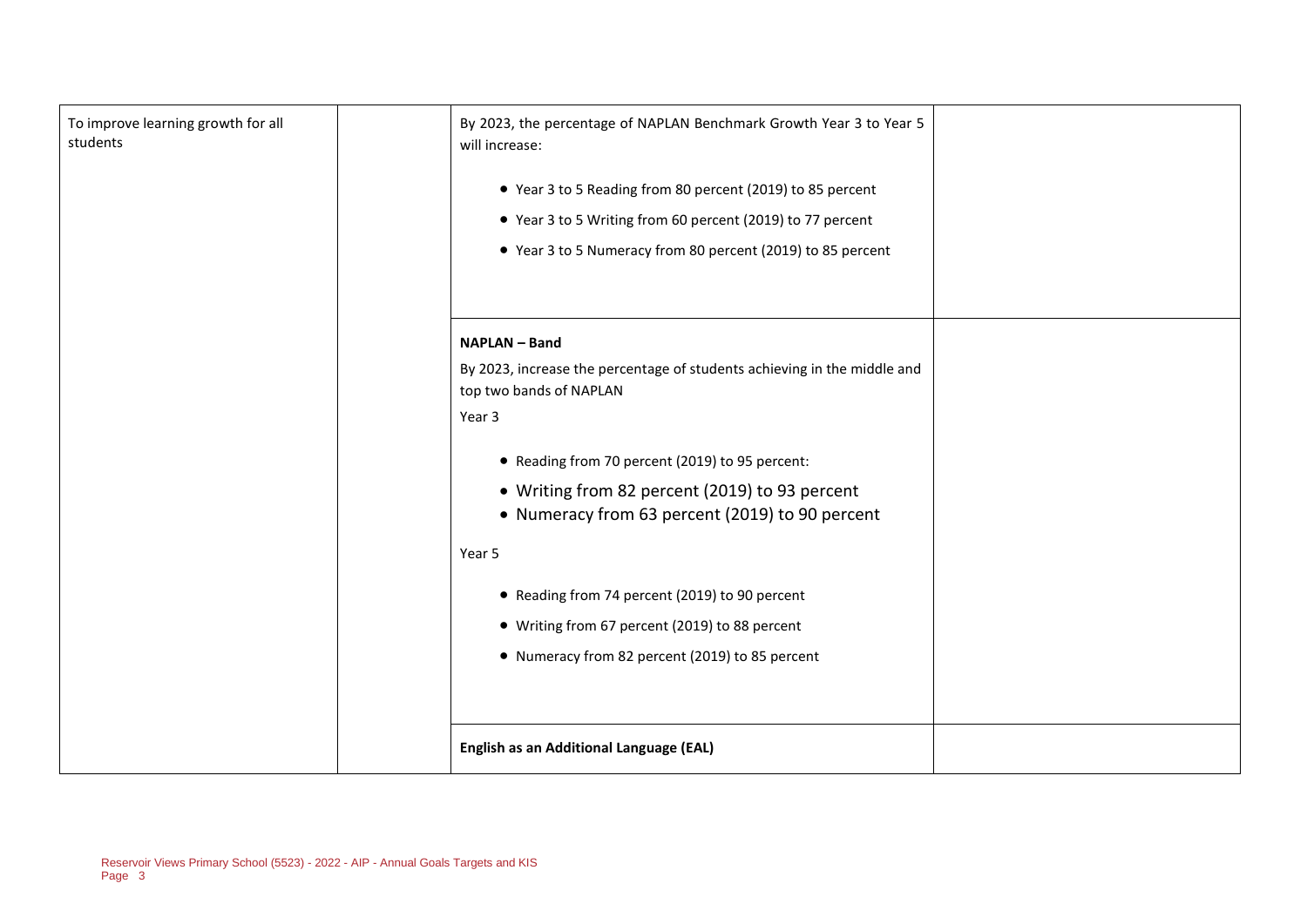|                                              |    | By 2023, EAL learning outcome will improve to (insert measure once data<br>has been accurately captured for this student cohort in 2020)                                                                                                                                                                                    |  |
|----------------------------------------------|----|-----------------------------------------------------------------------------------------------------------------------------------------------------------------------------------------------------------------------------------------------------------------------------------------------------------------------------|--|
| To improve student engagement in<br>learning | No | By 2023, the number of students who have missed 20 plus days of school<br>will decrease to 15 percent or below for each cohort (29% in 2019).                                                                                                                                                                               |  |
|                                              |    | By 2023, the positive percentage endorsement rate will improve in the<br>Attitudes to School Survey factors:<br>• Stimulated learning from 89 percent (2019) to 94 percent<br>• Self-regulation and goal setting from 92 percent (2019) to 94<br>percent<br>• Student voice and agency from 84 percent (2019) to 90 percent |  |
|                                              |    | By 2023, the positive percentage endorsement rate will improve in the<br><b>Staff Opinion Survey factors:</b><br>• Academic emphasis from 70 percent (2019) to 90 percent<br>• Collective efficacy from 78 percent (2019) to 88 percent<br>• Teacher collaboration from 72 percent (2019) to 85 percent                     |  |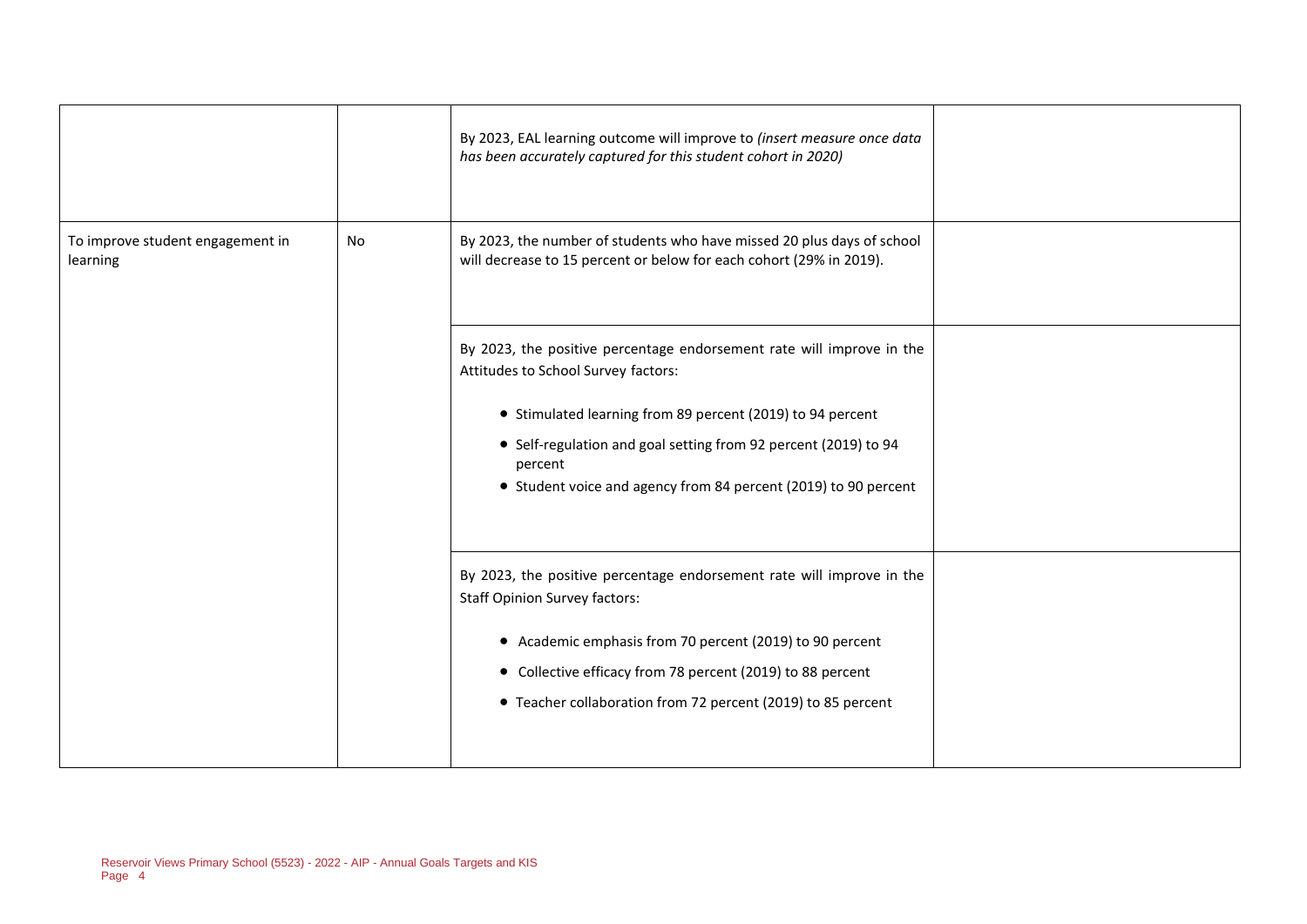|                                                                    |    | By 2023, the positive percentage endorsement rate will improve in the<br>Parent Opinion Survey factors:<br>• Student connectedness 92 percent (2019) to 93 percent<br>• School communication 89 percent (2019) to 92 percent<br>• Teacher communication 81 percent (2019) to 90 percent             |  |
|--------------------------------------------------------------------|----|-----------------------------------------------------------------------------------------------------------------------------------------------------------------------------------------------------------------------------------------------------------------------------------------------------|--|
| To improve the resilience, health and<br>wellbeing of all students | No | By 2023, the positive percentage endorsement rate on AToSS will<br>improve in the factors:<br>• Resilience from 87 percent (2019) to 93 percent<br>• School connectedness (sense of belonging) from 89 percent<br>(2019) to 92 percent<br>• Advocate at school from 97 percent (2019) to 98 percent |  |
|                                                                    |    | By 2023, the positive percentage endorsement rate in the SSS in the<br>Trust in students and parents increases from 70 percent (2019) to 80<br>percent.                                                                                                                                             |  |
|                                                                    |    | By 2023, the positive percentage endorsement rate improvement in the<br>Parent Opinion Survey will be:<br>• Confidence and resiliency skills 87 percent (2019) to 92 percent<br>• Managing bullying 81 percent (2019) to 92 percent                                                                 |  |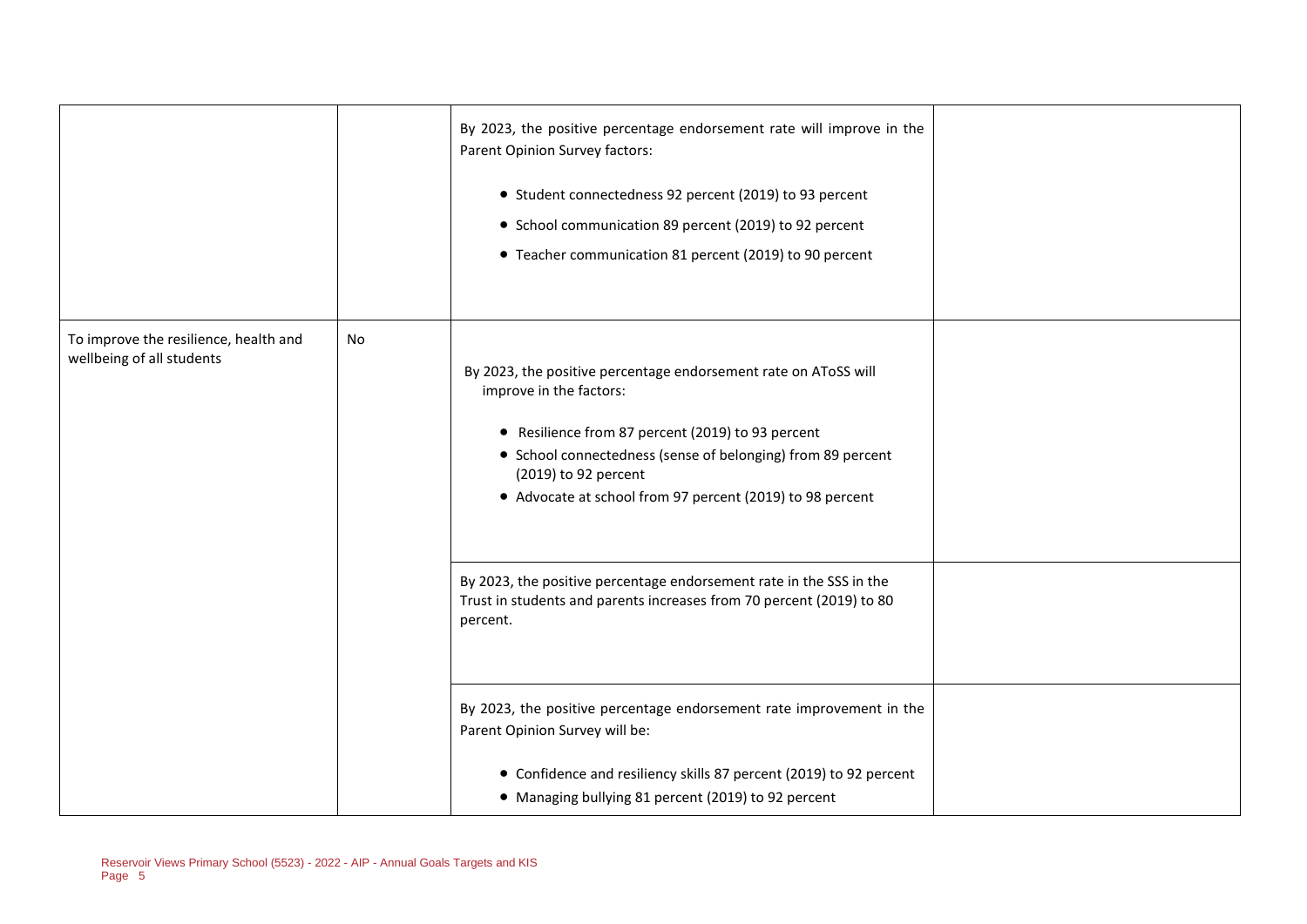| • Respect for diversity 89 percent (2019) to 93 percent<br>• Promoting positive behaviour 86 percent (2019) to 93 percent |  |
|---------------------------------------------------------------------------------------------------------------------------|--|
|                                                                                                                           |  |

| Goal 1                                      | <b>2022 Priorities Goal</b><br><br><br>Some of our students have thrived in the remote learning environment, others have maintained their learning progress, and some need<br>extra learning and wellbeing support despite the best efforts of their teachers and families. In 2022 we will continue to focus on student<br>learning - with an increased focus on numeracy - and student wellbeing through the 2022 Priorities Goal, a learning Key Improvement<br>Strategy and a wellbeing Key Improvement Strategy. We will teach and support each student at their point of need and in line with FISO.                                                                                                                                                                                                |                                           |  |  |  |
|---------------------------------------------|-----------------------------------------------------------------------------------------------------------------------------------------------------------------------------------------------------------------------------------------------------------------------------------------------------------------------------------------------------------------------------------------------------------------------------------------------------------------------------------------------------------------------------------------------------------------------------------------------------------------------------------------------------------------------------------------------------------------------------------------------------------------------------------------------------------|-------------------------------------------|--|--|--|
| 12 Month Target 1.1                         | Increase the overall percentage of students making above benchmark growth in NAPLAN writing from 16% to 24%<br>Increase the school-wide positive endorsement of the AToSS sub-factor 'I know ways to calm myself down' from 78% to 85%<br>- Increase the school-wide positive endorsement of the AToSS sub-factor 'I know ways to calm myself down' from 67% to 75% for year 5<br>students<br>Increase the school-wide positive endorsement of the AToSS factor 'Normal Resilience' from 67% to 72%<br>- Decrease the positive endorsement of the AToSS factor 'Low Resilience' from 33% to 25% for year 5 students<br>Increase the school-wide positive endorsement of the Parent Opinion Survey factor 'This school provides diverse programs for my child's<br>interests and abilities from 76% to 80% |                                           |  |  |  |
| <b>Key Improvement Strategies</b>           |                                                                                                                                                                                                                                                                                                                                                                                                                                                                                                                                                                                                                                                                                                                                                                                                           | Is this KIS selected for focus this year? |  |  |  |
| KIS <sub>1</sub><br>Priority 2022 Dimension | Learning - Support both those who need extra support and those who have thrived to continue to<br>extend their learning, especially in numeracy                                                                                                                                                                                                                                                                                                                                                                                                                                                                                                                                                                                                                                                           | Yes                                       |  |  |  |
| KIS <sub>2</sub><br>Priority 2022 Dimension | Wellbeing - Effectively mobilise available resources to support students' wellbeing and mental<br>health, especially the most vulnerable                                                                                                                                                                                                                                                                                                                                                                                                                                                                                                                                                                                                                                                                  | Yes                                       |  |  |  |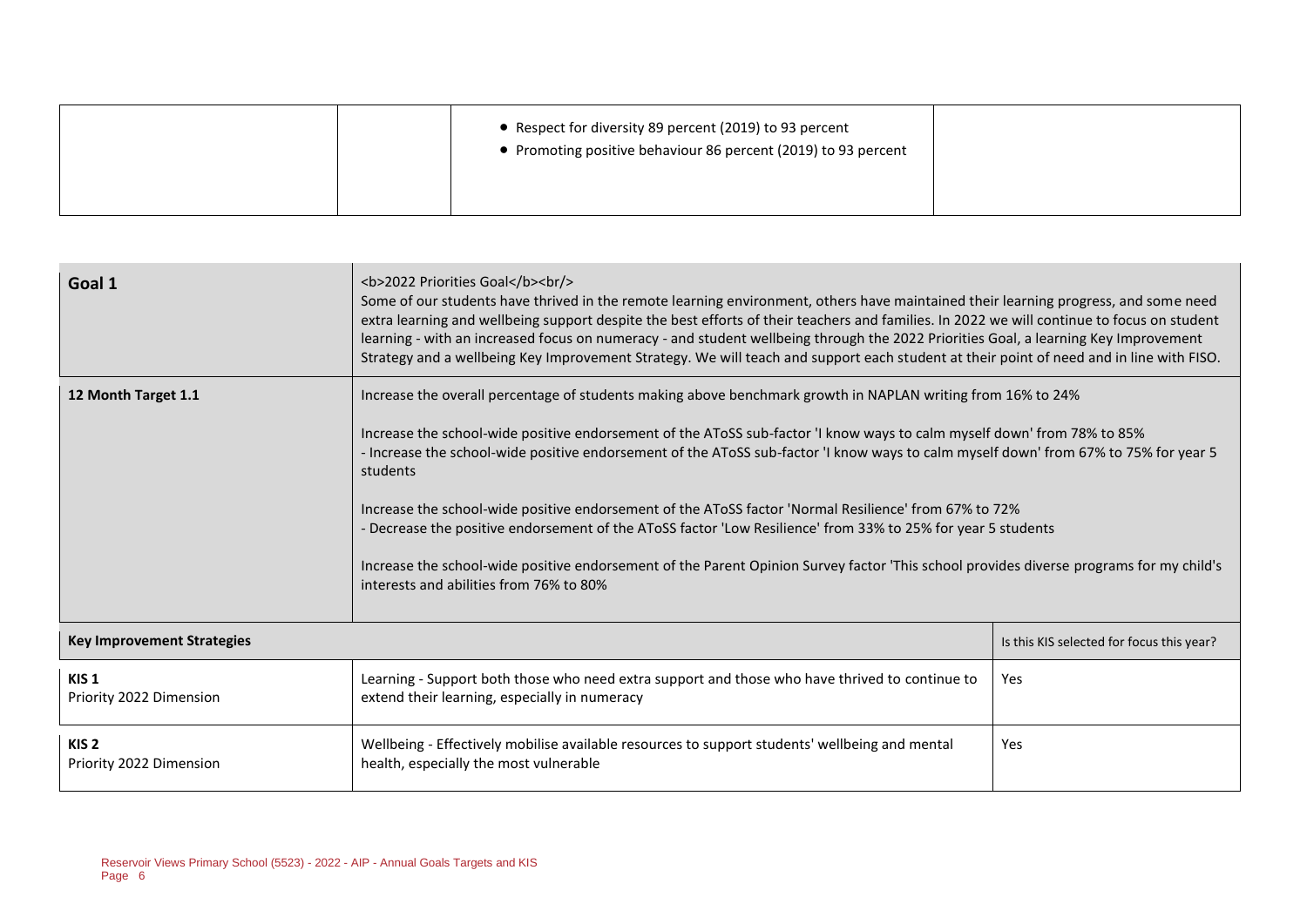| Explain why the school has selected this KIS as a | Please leave this field empty. Schools are not required to provide a rationale as this is in line with system priorities for 2022. |
|---------------------------------------------------|------------------------------------------------------------------------------------------------------------------------------------|
| focus for this year. Please make reference to the |                                                                                                                                    |
| self-evaluation, relevant school data, the        |                                                                                                                                    |
| progress against School Strategic Plan (SSP)      |                                                                                                                                    |
| goals, targets, and the diagnosis of issues       |                                                                                                                                    |
| requiring particular attention.                   |                                                                                                                                    |
|                                                   |                                                                                                                                    |
|                                                   |                                                                                                                                    |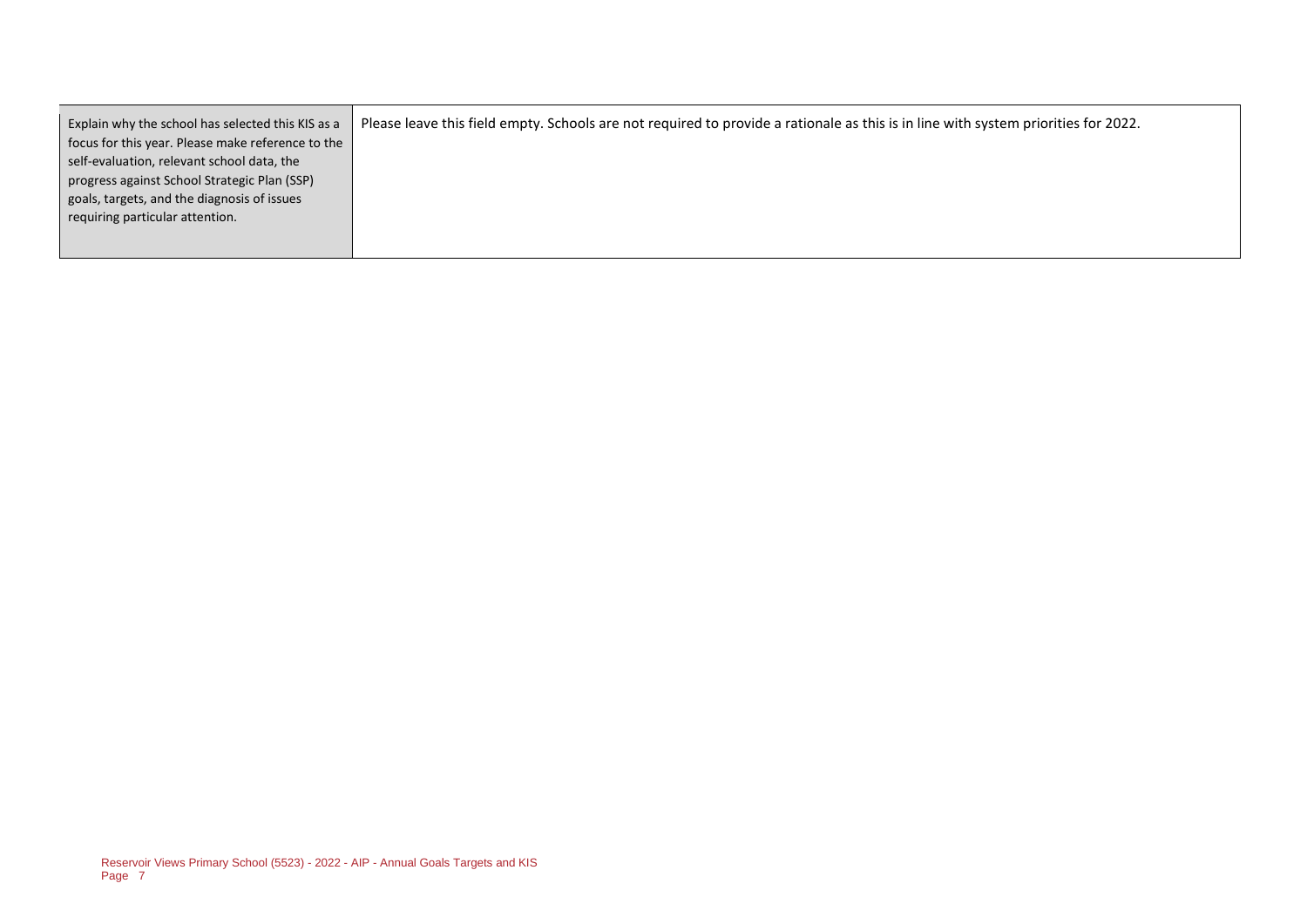## **Define Actions, Outcomes and Activities**

| Goal 1                                      | <b>2022 Priorities Goal</b><br>Some of our students have thrived in the remote learning environment, others have maintained their learning progress, and some need extra<br>learning and wellbeing support despite the best efforts of their teachers and families. In 2022 we will continue to focus on student learning -<br>with an increased focus on numeracy - and student wellbeing through the 2022 Priorities Goal, a learning Key Improvement Strategy and a<br>wellbeing Key Improvement Strategy. We will teach and support each student at their point of need and in line with FISO.                                                                                                                                                                                                        |
|---------------------------------------------|-----------------------------------------------------------------------------------------------------------------------------------------------------------------------------------------------------------------------------------------------------------------------------------------------------------------------------------------------------------------------------------------------------------------------------------------------------------------------------------------------------------------------------------------------------------------------------------------------------------------------------------------------------------------------------------------------------------------------------------------------------------------------------------------------------------|
| 12 Month Target 1.1                         | Increase the overall percentage of students making above benchmark growth in NAPLAN writing from 16% to 24%<br>Increase the school-wide positive endorsement of the AToSS sub-factor 'I know ways to calm myself down' from 78% to 85%<br>- Increase the school-wide positive endorsement of the AToSS sub-factor 'I know ways to calm myself down' from 67% to 75% for year 5<br>students<br>Increase the school-wide positive endorsement of the AToSS factor 'Normal Resilience' from 67% to 72%<br>- Decrease the positive endorsement of the AToSS factor 'Low Resilience' from 33% to 25% for year 5 students<br>Increase the school-wide positive endorsement of the Parent Opinion Survey factor 'This school provides diverse programs for my child's<br>interests and abilities from 76% to 80% |
| KIS <sub>1</sub><br>Priority 2022 Dimension | Learning - Support both those who need extra support and those who have thrived to continue to extend their learning, especially in numeracy                                                                                                                                                                                                                                                                                                                                                                                                                                                                                                                                                                                                                                                              |
| <b>Actions</b>                              | Develop tiered systems of support that enable teachers to identify and respond to students' individual learning needs<br>Strengthen the school-wide approach to communication with parents/carers/kin, with a focus on communicating how individual learning needs<br>are being identified and supported through Individual Education Plans<br>Develop a partnership with Reservoir East Primary School to establish an evidence-based model of best practice teaching and learning                                                                                                                                                                                                                                                                                                                       |
| <b>Outcomes</b>                             | Students understand where they are at with their learning, and what they need to do next to improve<br>Students participate in point of need learning tasks<br>Students apply learning to complete formative assessment tasks<br>Students provide feedback to teachers to inform planning                                                                                                                                                                                                                                                                                                                                                                                                                                                                                                                 |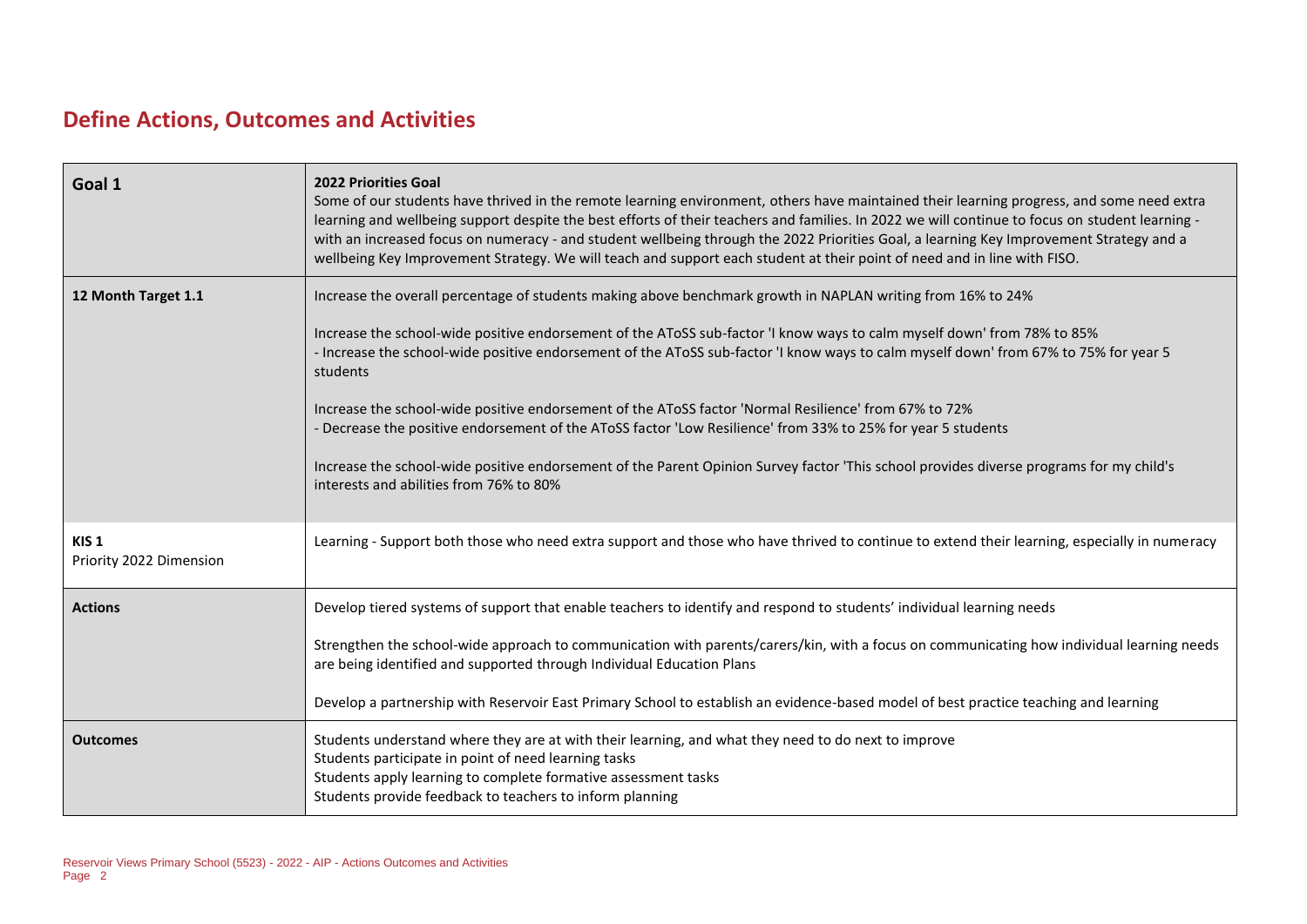|                                                                                                                                                                                                                                     | Students in need of targetted support or intervention will be identified and supported<br>Students with disabilities will be provided with the necessary adjustments that respond to their learning needs<br>Students will experience success and celebrate this during term based IEP meetings<br>Teachers understand and explicitly use differentiated learning activities across subject areas<br>Teachers will confidently and accurately identify student learning needs of all their students<br>Teachers will provide regular feedback and monitor student progress using regular conferences and the use of whole school tracking documents<br>Tutors will provide targetted academic support to students<br>Teachers and tutors use data from formative assessments to engage in regular conversation about student learning, including developing new<br>learning goals for students and identifying students for TLI support<br>Leaders provide teachers and tutors with the resources to collaborate, including structures for data and curriculum sharing, and formal meeting<br>times<br>Leaders support teaching staff to build differentiation practices<br>Leaders support staff from both Reservoir Views and Reservoir East Primary School with resources to collaborate, including structures for data<br>and curriculum sharing |                                          |                     |                                  |                                                     |
|-------------------------------------------------------------------------------------------------------------------------------------------------------------------------------------------------------------------------------------|------------------------------------------------------------------------------------------------------------------------------------------------------------------------------------------------------------------------------------------------------------------------------------------------------------------------------------------------------------------------------------------------------------------------------------------------------------------------------------------------------------------------------------------------------------------------------------------------------------------------------------------------------------------------------------------------------------------------------------------------------------------------------------------------------------------------------------------------------------------------------------------------------------------------------------------------------------------------------------------------------------------------------------------------------------------------------------------------------------------------------------------------------------------------------------------------------------------------------------------------------------------------------------------------------------------------------------------------------|------------------------------------------|---------------------|----------------------------------|-----------------------------------------------------|
| <b>Success Indicators</b>                                                                                                                                                                                                           | Lesson and unit plans reflect literacy intervention approach<br>MiniLit SAGE successfully implemented across both Reservoir East and Reservoir Views Primary Schools<br>Timetabling reflects TLI as a priority, with TLI small group intervention, tutor/teacher collaboration time and tutor planning time timetabled<br>Teacher Judgements / summative assessments reflect improved growth in students participating in intervention<br>Curriculum documentation shows evidence of planning for learning at individual students' point of need<br>Shared problem of practice and improvement partnership agreement developed for both schools<br>Notes from TLI meetings will show plans to support individual student needs<br>Student IEPs developed for every student in the school<br>Student IEPs will describe adjustments to meet their needs and implementation, monitoring and evaluation will be observed<br>Teacher judgements / summative assessments reflect improved growth for students<br>Evidence-based teaching and learning model/guide developed for both schools                                                                                                                                                                                                                                                              |                                          |                     |                                  |                                                     |
| Is this a PL<br><b>Activities and Milestones</b><br><b>People Responsible</b><br>When<br><b>Priority</b>                                                                                                                            |                                                                                                                                                                                                                                                                                                                                                                                                                                                                                                                                                                                                                                                                                                                                                                                                                                                                                                                                                                                                                                                                                                                                                                                                                                                                                                                                                      |                                          |                     |                                  | <b>Funding Streams</b>                              |
| Developing a shared problem of practice, long term commitment and<br>partnership agreement between both schools. A commitment of the<br>leadership teams of both schools to explore current curriculum practices<br>and structures. |                                                                                                                                                                                                                                                                                                                                                                                                                                                                                                                                                                                                                                                                                                                                                                                                                                                                                                                                                                                                                                                                                                                                                                                                                                                                                                                                                      | $\triangleright$ School Improvement Team | $\Box$ PLP Priority | from:<br>Term 1<br>to:<br>Term 4 | \$8,000.00<br>$\Box$ Equity funding will<br>be used |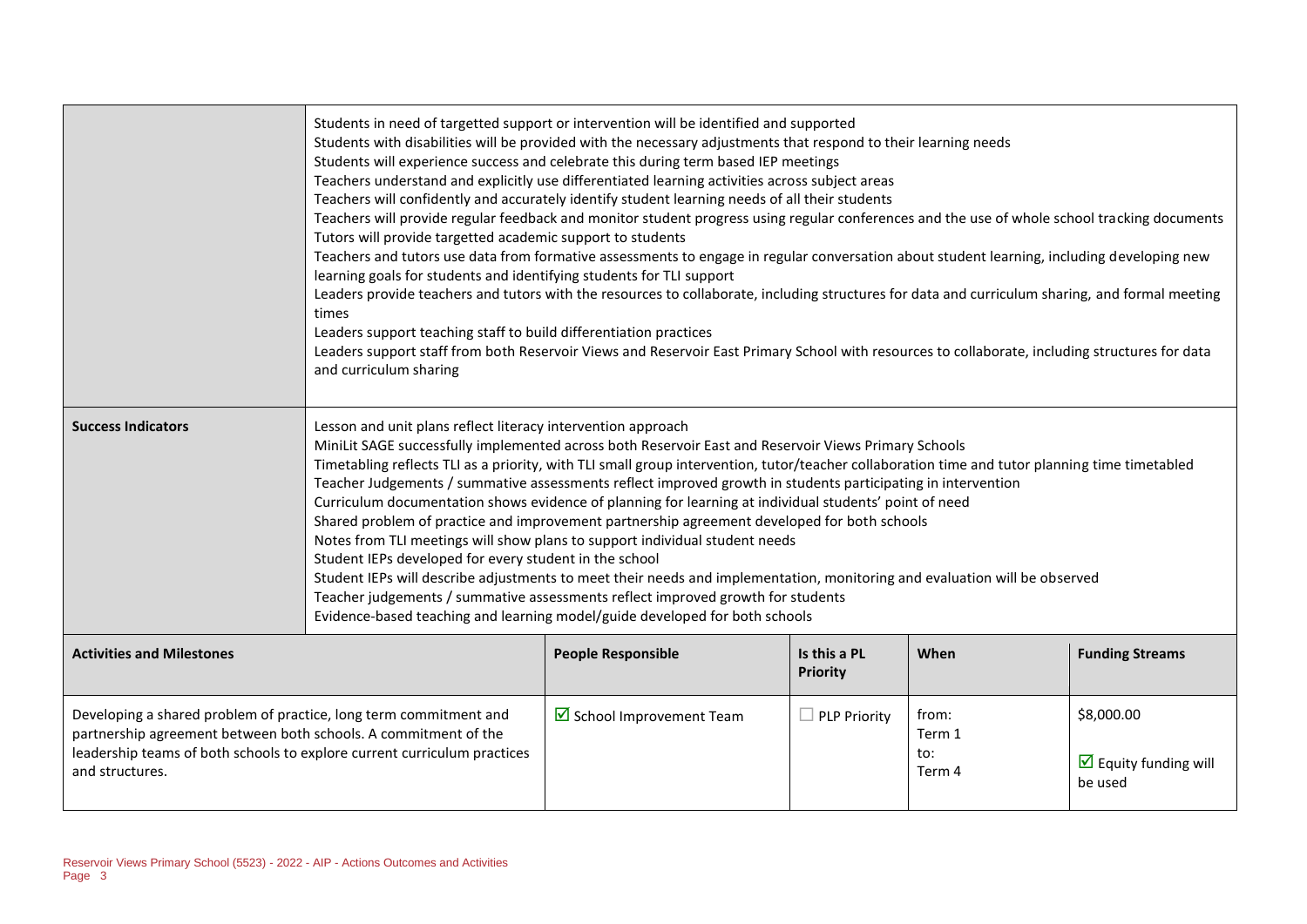|                                                                                                                                                 |                                                                                                     |                              |                                  | $\Box$ Disability Inclusion<br>Tier 2 Funding will be<br>used<br>$\Box$ Schools Mental<br>Health Menu items will<br>be used which may<br>include DET funded or<br>free items                                                                  |
|-------------------------------------------------------------------------------------------------------------------------------------------------|-----------------------------------------------------------------------------------------------------|------------------------------|----------------------------------|-----------------------------------------------------------------------------------------------------------------------------------------------------------------------------------------------------------------------------------------------|
| TLI funding and equity money utilised to employ 0.8 teachers to run<br>MiniLit sage program (sharing with REPS) to target Tier 2 student needs. | $\nabla$ Principal                                                                                  | PLP Priority<br>ш            | from:<br>Term 1<br>to:<br>Term 4 | \$40,000.00<br>$\triangledown$ Equity funding will<br>be used<br>$\Box$ Disability Inclusion<br>Tier 2 Funding will be<br>used<br>$\Box$ Schools Mental<br>Health Menu items will<br>be used which may<br>include DET funded or<br>free items |
| Continue to develop data literacy of teachers to inform teaching and<br>learning and improve the accuracy of their teacher judgment             | $\overline{\mathbf{M}}$ All Staff<br>$\overline{\mathbf{M}}$ PLT Leaders<br>School Improvement Team | $\triangledown$ PLP Priority | from:<br>Term 1<br>to:<br>Term 4 | \$0.00<br>$\Box$ Equity funding will<br>be used<br>$\Box$ Disability Inclusion<br>Tier 2 Funding will be<br>used<br>$\Box$ Schools Mental<br>Health Menu items will                                                                           |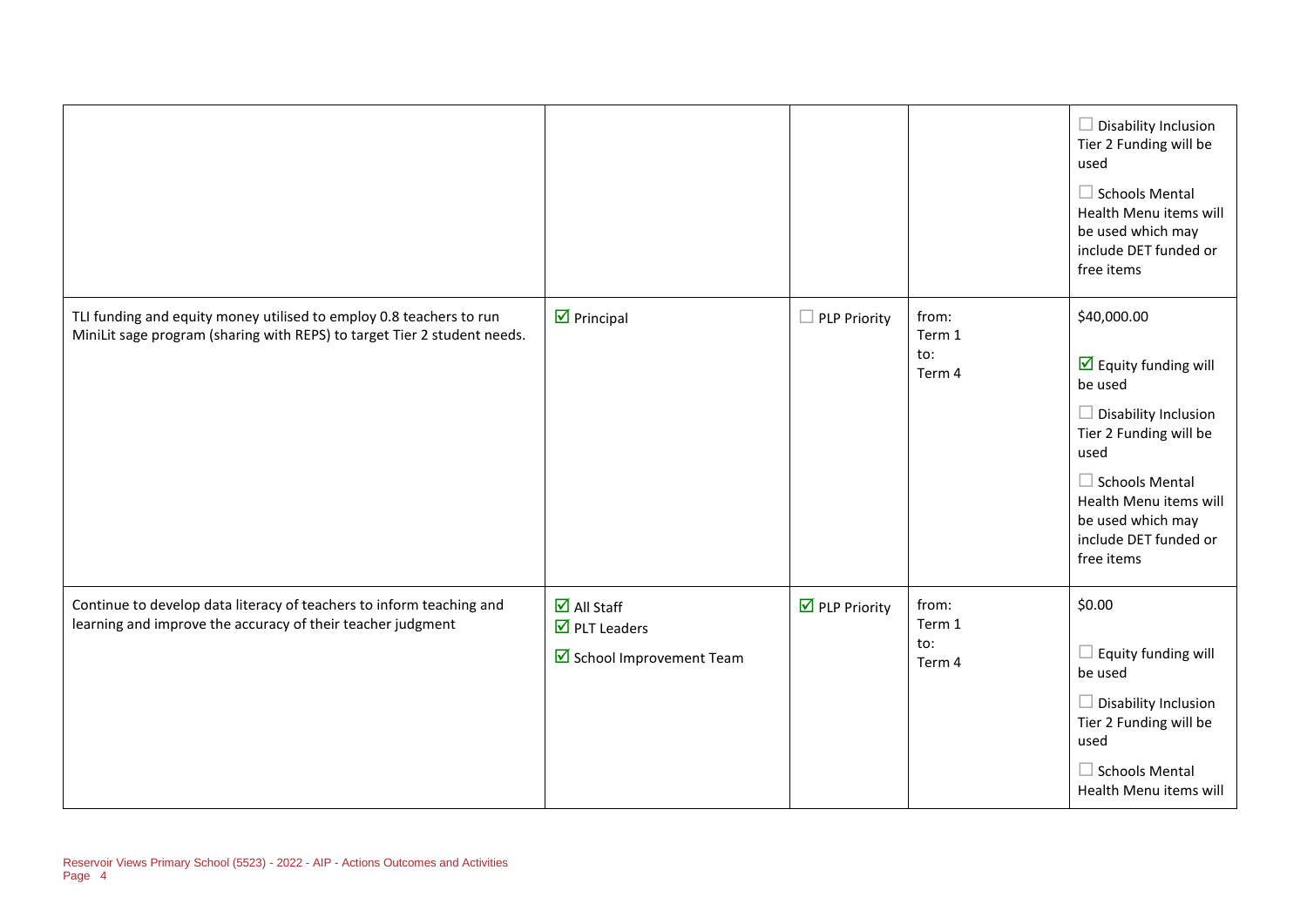|                                                                                                                                      |                                                                                                           |                              |                                  | be used which may<br>include DET funded or<br>free items                                                                                                                                                                            |
|--------------------------------------------------------------------------------------------------------------------------------------|-----------------------------------------------------------------------------------------------------------|------------------------------|----------------------------------|-------------------------------------------------------------------------------------------------------------------------------------------------------------------------------------------------------------------------------------|
| Continue to refine Professional Learning Team structures and processes<br>to ensure consistency                                      | $\overline{\blacksquare}$ All Staff<br>$\triangleright$ Learning Specialist(s)<br>School Improvement Team | <b>PLP Priority</b>          | from:<br>Term 1<br>to:<br>Term 4 | \$0.00<br>$\Box$ Equity funding will<br>be used<br>$\Box$ Disability Inclusion<br>Tier 2 Funding will be<br>used<br>$\Box$ Schools Mental<br>Health Menu items will<br>be used which may<br>include DET funded or<br>free items     |
| Introduction student-led IEP meetings each term                                                                                      | $\overline{\mathbf{M}}$ All Staff<br>School Improvement Team                                              | $\triangledown$ PLP Priority | from:<br>Term 1<br>to:<br>Term 4 | \$4,000.00<br>$\Box$ Equity funding will<br>be used<br>$\Box$ Disability Inclusion<br>Tier 2 Funding will be<br>used<br>$\Box$ Schools Mental<br>Health Menu items will<br>be used which may<br>include DET funded or<br>free items |
| Establish/embed processes and protocols that refer/ensure at-risk<br>students/students with specific learning needs receive support. | $\overline{\mathbf{M}}$ All Staff                                                                         | PLP Priority                 | from:<br>Term 1                  | \$1,000.00                                                                                                                                                                                                                          |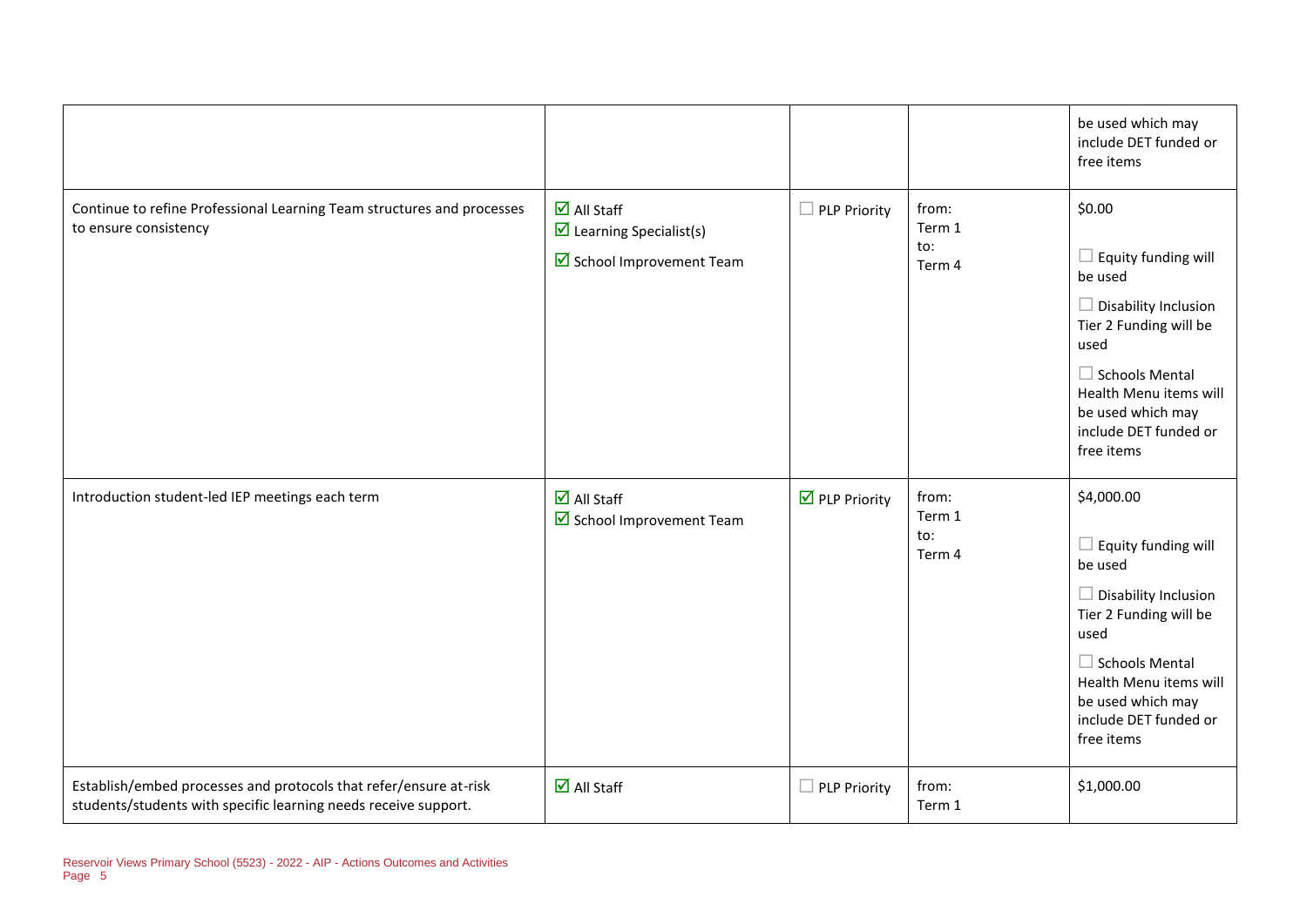|                                                                                                                                                                            | $\overline{\mathbf{M}}$ Allied Health<br>■ Assistant Principal                                                                                          |                                      | to:<br>Term 2                    | $\triangleright$ Equity funding will<br>be used<br>$\Box$ Disability Inclusion<br>Tier 2 Funding will be<br>used<br>$\Box$ Schools Mental<br>Health Menu items will<br>be used which may<br>include DET funded or<br>free items     |
|----------------------------------------------------------------------------------------------------------------------------------------------------------------------------|---------------------------------------------------------------------------------------------------------------------------------------------------------|--------------------------------------|----------------------------------|-------------------------------------------------------------------------------------------------------------------------------------------------------------------------------------------------------------------------------------|
| Establish/embed consistent approaches to formative<br>assessment (assessment schedule, data storage platforms, accessibility)                                              | $\overline{\mathbf{M}}$ All Staff<br>$\triangleright$ Curriculum Co-ordinator (s)<br>$\triangleright$ Learning Specialist(s)<br>School Improvement Team | $\overline{\mathbf{y}}$ PLP Priority | from:<br>Term 1<br>to:<br>Term 4 | \$2,000.00<br>$\Box$ Equity funding will<br>be used<br>$\Box$ Disability Inclusion<br>Tier 2 Funding will be<br>used<br>$\Box$ Schools Mental<br>Health Menu items will<br>be used which may<br>include DET funded or<br>free items |
| Use PLTs for staff to collaboratively plan units of work with a focus on<br>differentiation and meeting the needs of students with additional needs<br>and/or disabilities | $\overline{\mathbf{M}}$ All Staff<br>School Improvement Team                                                                                            | <b>PLP Priority</b>                  | from:<br>Term 1<br>to:<br>Term 4 | \$0.00<br>$\square$ Equity funding will<br>be used                                                                                                                                                                                  |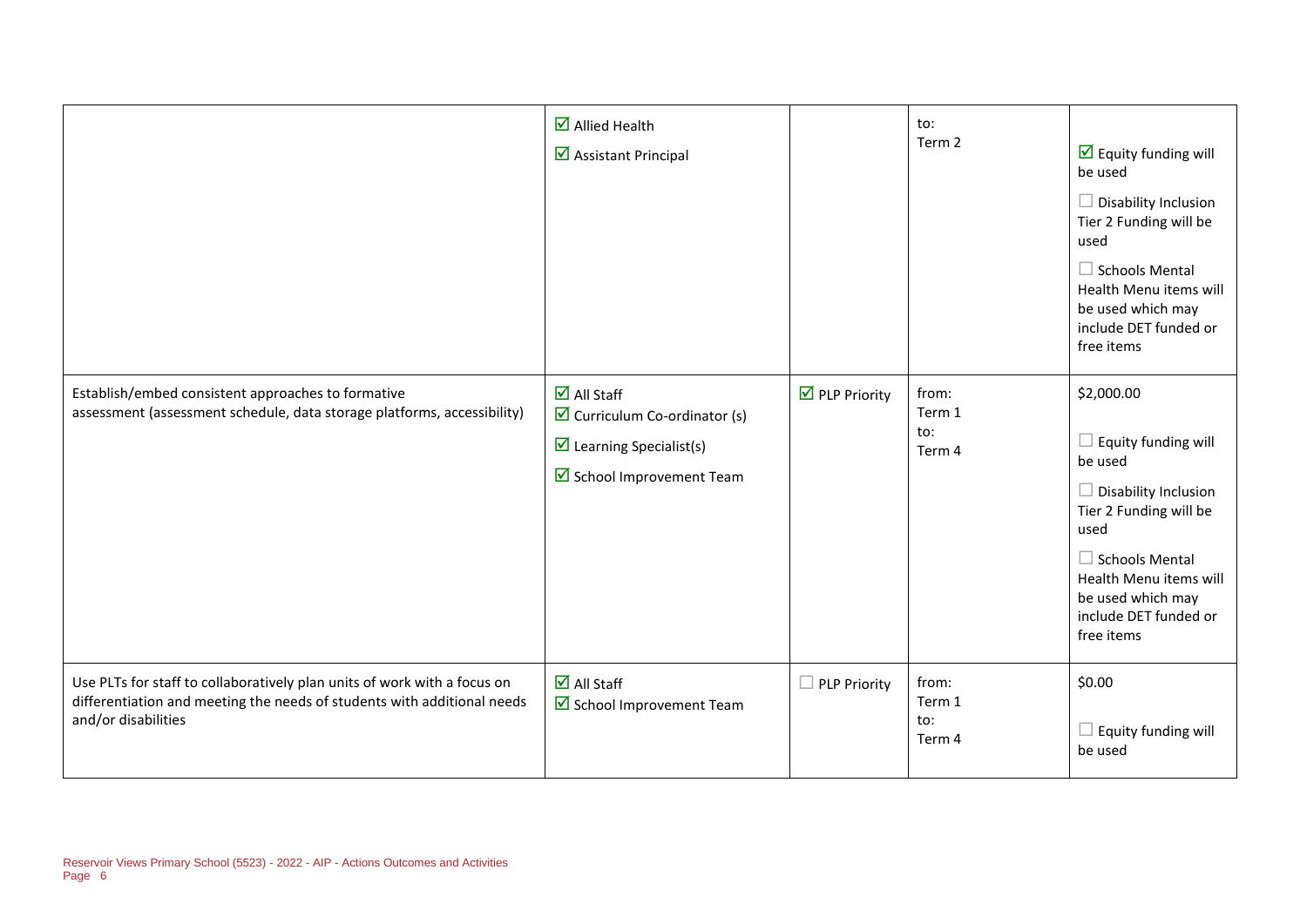|                                                                                                                                                                                |                                                                                 |                     |                                  | $\Box$ Disability Inclusion<br>Tier 2 Funding will be<br>used<br>$\Box$ Schools Mental<br>Health Menu items will<br>be used which may<br>include DET funded or<br>free items                                                    |
|--------------------------------------------------------------------------------------------------------------------------------------------------------------------------------|---------------------------------------------------------------------------------|---------------------|----------------------------------|---------------------------------------------------------------------------------------------------------------------------------------------------------------------------------------------------------------------------------|
| Establish/support staff to embed the use of data walls and tracking<br>documents to inform targeted planning                                                                   | $\overline{\mathbf{M}}$ PLT Leaders<br>$\triangleright$ School Improvement Team | <b>PLP Priority</b> | from:<br>Term 2<br>to:<br>Term 4 | \$0.00<br>$\Box$ Equity funding will<br>be used<br>$\Box$ Disability Inclusion<br>Tier 2 Funding will be<br>used<br>$\Box$ Schools Mental<br>Health Menu items will<br>be used which may<br>include DET funded or<br>free items |
| Use digital channels of communication to provide regular updates on<br>weekly student learning programs (further explore SeeSaw family for F-2<br>and GoogleClassroom for 3-6) | $\overline{\mathbf{M}}$ All Staff                                               | <b>PLP Priority</b> | from:<br>Term 2<br>to:<br>Term 4 | \$500.00<br>$\square$ Equity funding will<br>be used<br>$\Box$ Disability Inclusion<br>Tier 2 Funding will be<br>used<br>$\Box$ Schools Mental<br>Health Menu items will                                                        |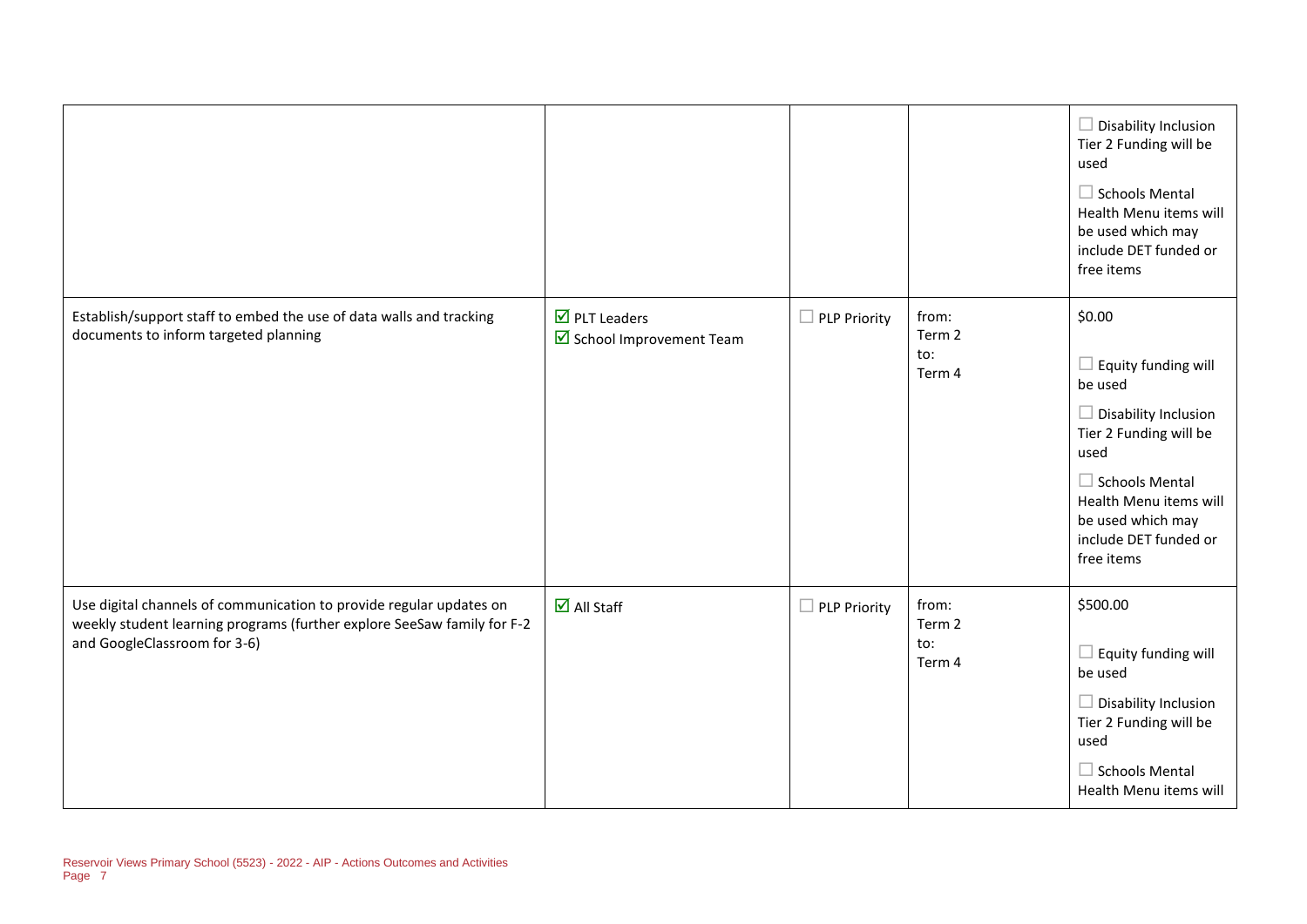|                                                                                                                                                                        |                                                                              |                              |                                  | be used which may<br>include DET funded or<br>free items                                                                                                                                                                                              |
|------------------------------------------------------------------------------------------------------------------------------------------------------------------------|------------------------------------------------------------------------------|------------------------------|----------------------------------|-------------------------------------------------------------------------------------------------------------------------------------------------------------------------------------------------------------------------------------------------------|
| Learning Specialist to work within each PLT coaching and modelling<br>within classrooms and meetings to ensure consistent approach to<br>teaching and learning at RVPS | $\overline{\mathbf{M}}$ All Staff<br>$\triangleright$ Learning Specialist(s) | $\triangledown$ PLP Priority | from:<br>Term 1<br>to:<br>Term 4 | \$20,000.00<br>$\overline{\mathbf{y}}$ Equity funding will<br>be used<br>$\Box$ Disability Inclusion<br>Tier 2 Funding will be<br>used<br>$\Box$ Schools Mental<br>Health Menu items will<br>be used which may<br>include DET funded or<br>free items |
| Implementation of peer observation and classroom learning walks to<br>ensure a consistent approach to teaching and learning (possible PPD use)                         | $\overline{\mathbf{M}}$ All Staff<br>School Improvement Team                 | $\Box$ PLP Priority          | from:<br>Term 3<br>to:<br>Term 4 | \$0.00<br>$\Box$ Equity funding will<br>be used<br>$\Box$ Disability Inclusion<br>Tier 2 Funding will be<br>used<br>$\Box$ Schools Mental<br>Health Menu items will<br>be used which may<br>include DET funded or<br>free items                       |
| Continued implementation of extended morning reading sessions of 90<br>minutes                                                                                         | $\overline{\mathbf{M}}$ All Staff                                            | $\Box$ PLP Priority          | from:<br>Term 1                  | \$0.00                                                                                                                                                                                                                                                |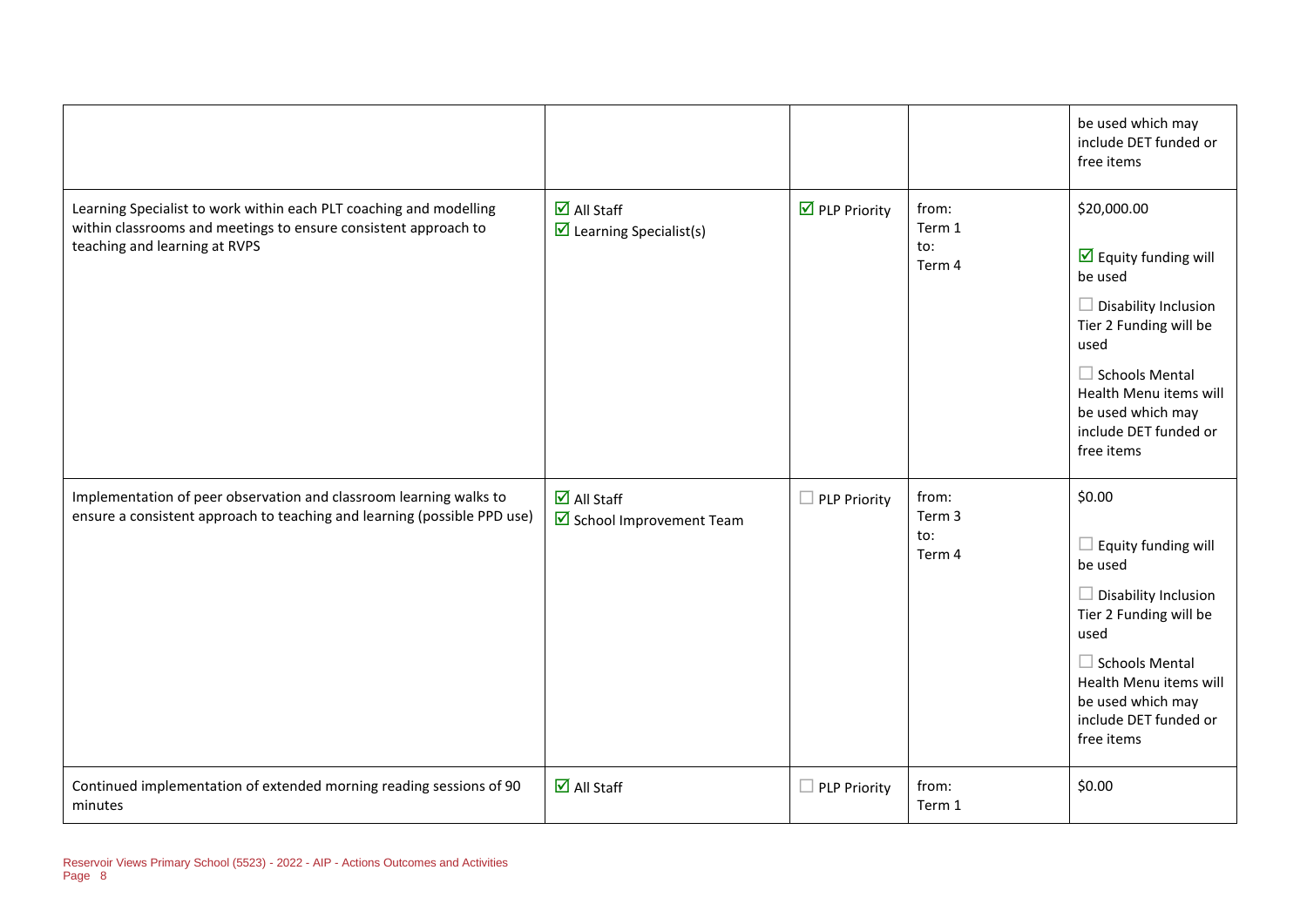|                                   | $\triangleright$ Learning Specialist(s)<br>School Improvement Team |                     | to:<br>Term 4                    | $\Box$ Equity funding will<br>be used<br>$\Box$ Disability Inclusion<br>Tier 2 Funding will be<br>used<br>$\Box$ Schools Mental<br>Health Menu items will<br>be used which may<br>include DET funded or<br>free items                                |
|-----------------------------------|--------------------------------------------------------------------|---------------------|----------------------------------|------------------------------------------------------------------------------------------------------------------------------------------------------------------------------------------------------------------------------------------------------|
| MiniLit SAGE resources purchased  | $\triangledown$ Principal                                          | $\Box$ PLP Priority | from:<br>Term 1<br>to:<br>Term 1 | \$3,000.00<br>$\overline{\mathbf{M}}$ Equity funding will<br>be used<br>$\Box$ Disability Inclusion<br>Tier 2 Funding will be<br>used<br>$\Box$ Schools Mental<br>Health Menu items will<br>be used which may<br>include DET funded or<br>free items |
| TLI staff trained in MiniLit SAGE | $\nabla$ Principal                                                 | $\Box$ PLP Priority | from:<br>Term 1<br>to:<br>Term 1 | \$1,700.00<br>$\Box$ Equity funding will<br>be used                                                                                                                                                                                                  |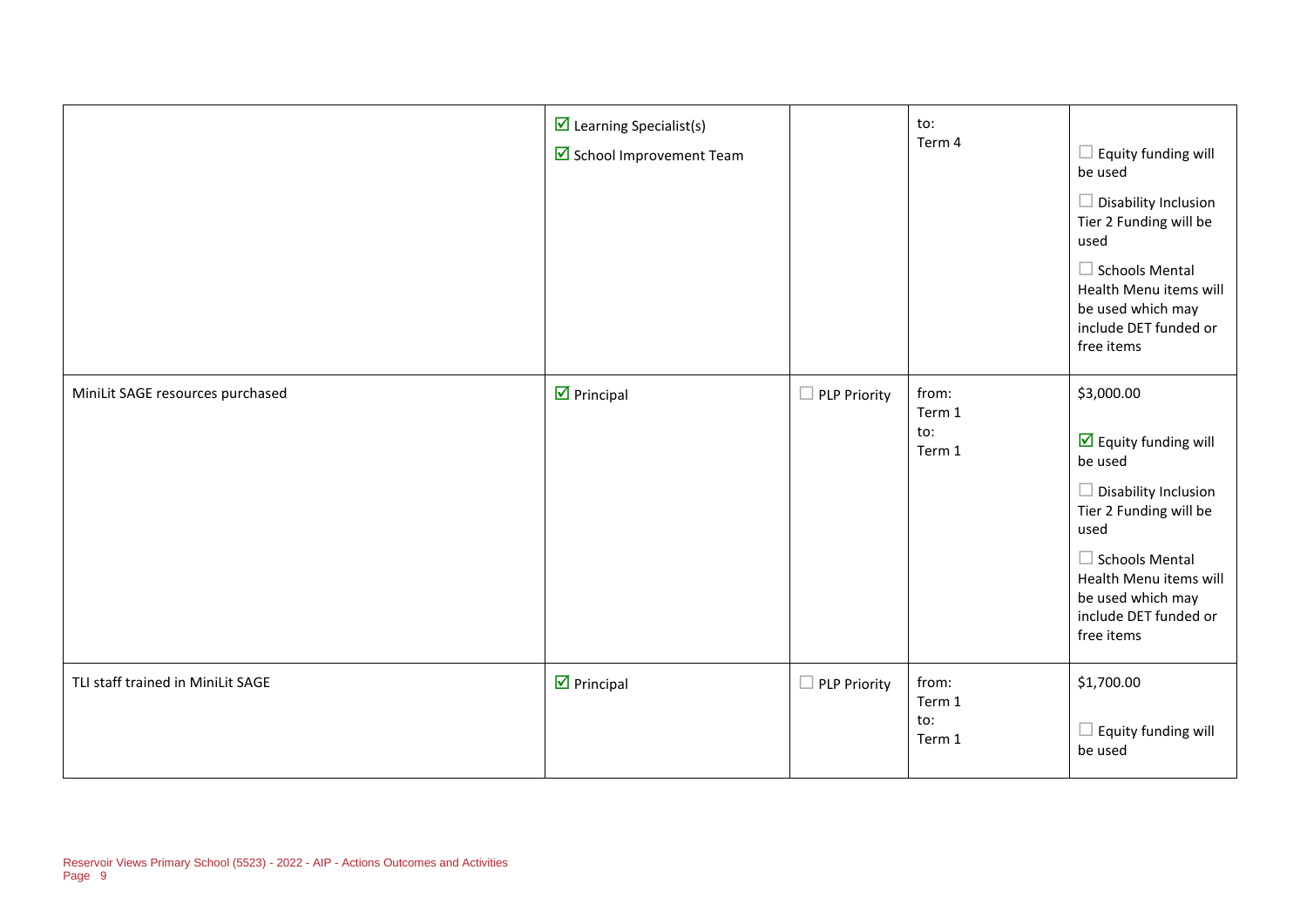|                                                                            |                         |                              |                                  | $\Box$ Disability Inclusion<br>Tier 2 Funding will be<br>used<br>$\Box$ Schools Mental<br>Health Menu items will<br>be used which may<br>include DET funded or<br>free items                                                    |
|----------------------------------------------------------------------------|-------------------------|------------------------------|----------------------------------|---------------------------------------------------------------------------------------------------------------------------------------------------------------------------------------------------------------------------------|
| Update school IEP document to align with DET template                      | Assistant Principal     | $\Box$ PLP Priority          | from:<br>Term 1<br>to:<br>Term 1 | \$0.00<br>$\Box$ Equity funding will<br>be used<br>$\Box$ Disability Inclusion<br>Tier 2 Funding will be<br>used<br>$\Box$ Schools Mental<br>Health Menu items will<br>be used which may<br>include DET funded or<br>free items |
| Professional learning for staff to write, review and regularly update IEPs | School Improvement Team | $\triangledown$ PLP Priority | from:<br>Term 1<br>to:<br>Term 4 | \$0.00<br>$\Box$ Equity funding will<br>be used<br>$\Box$ Disability Inclusion<br>Tier 2 Funding will be<br>used<br>$\Box$ Schools Mental<br>Health Menu items will                                                             |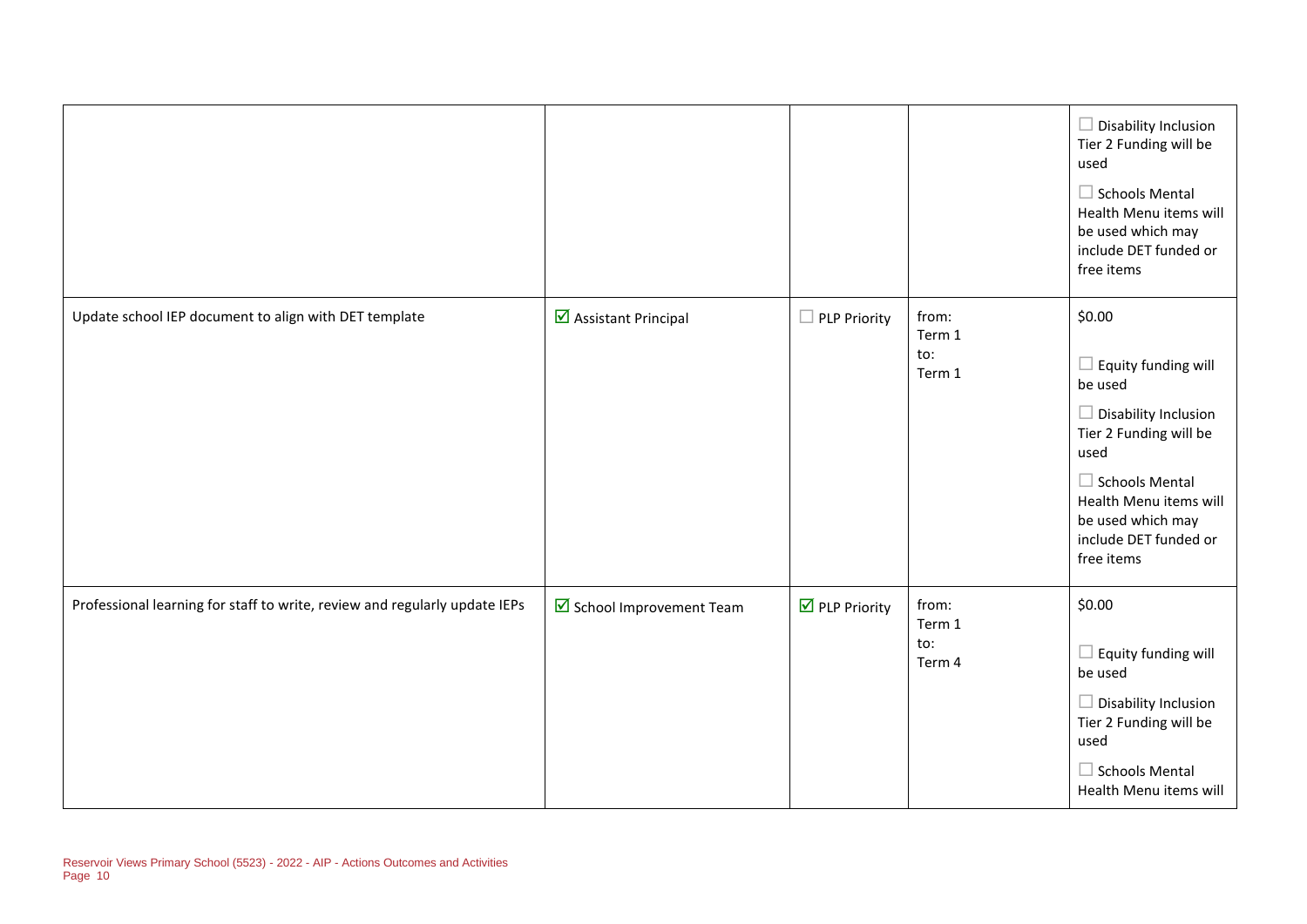|                                                                                                                                              |                                                                                                       |                     |                                  | be used which may<br>include DET funded or<br>free items                                                                                                                                                                        |
|----------------------------------------------------------------------------------------------------------------------------------------------|-------------------------------------------------------------------------------------------------------|---------------------|----------------------------------|---------------------------------------------------------------------------------------------------------------------------------------------------------------------------------------------------------------------------------|
| Support teacher collaboration and reflection to strengthen teaching<br>practice                                                              | ■ Assistant Principal<br>$\overline{\mathbf{y}}$ Learning Specialist(s)<br>$\triangleright$ Principal | <b>PLP Priority</b> | from:<br>Term 1<br>to:<br>Term 4 | \$0.00<br>$\Box$ Equity funding will<br>be used<br>$\Box$ Disability Inclusion<br>Tier 2 Funding will be<br>used<br>$\Box$ Schools Mental<br>Health Menu items will<br>be used which may<br>include DET funded or<br>free items |
| Fortnightly meetings between the principal class of Reservoir Views and<br>Reservoir East Primary Schools to establish partnership direction | ■ Assistant Principal<br>$\triangleright$ Learning Specialist(s)<br>$\triangleright$ Principal        | PLP Priority        | from:<br>Term 1<br>to:<br>Term 4 | \$0.00<br>$\Box$ Equity funding will<br>be used<br>$\Box$ Disability Inclusion<br>Tier 2 Funding will be<br>used<br>$\Box$ Schools Mental<br>Health Menu items will<br>be used which may<br>include DET funded or<br>free items |
| Leaders will support teachers to differentiate within the curriculum<br>through the analysis of regular formative and summative data         | $\triangleright$ Learning Specialist(s)                                                               | <b>PLP Priority</b> | from:<br>Term 1                  | \$0.00                                                                                                                                                                                                                          |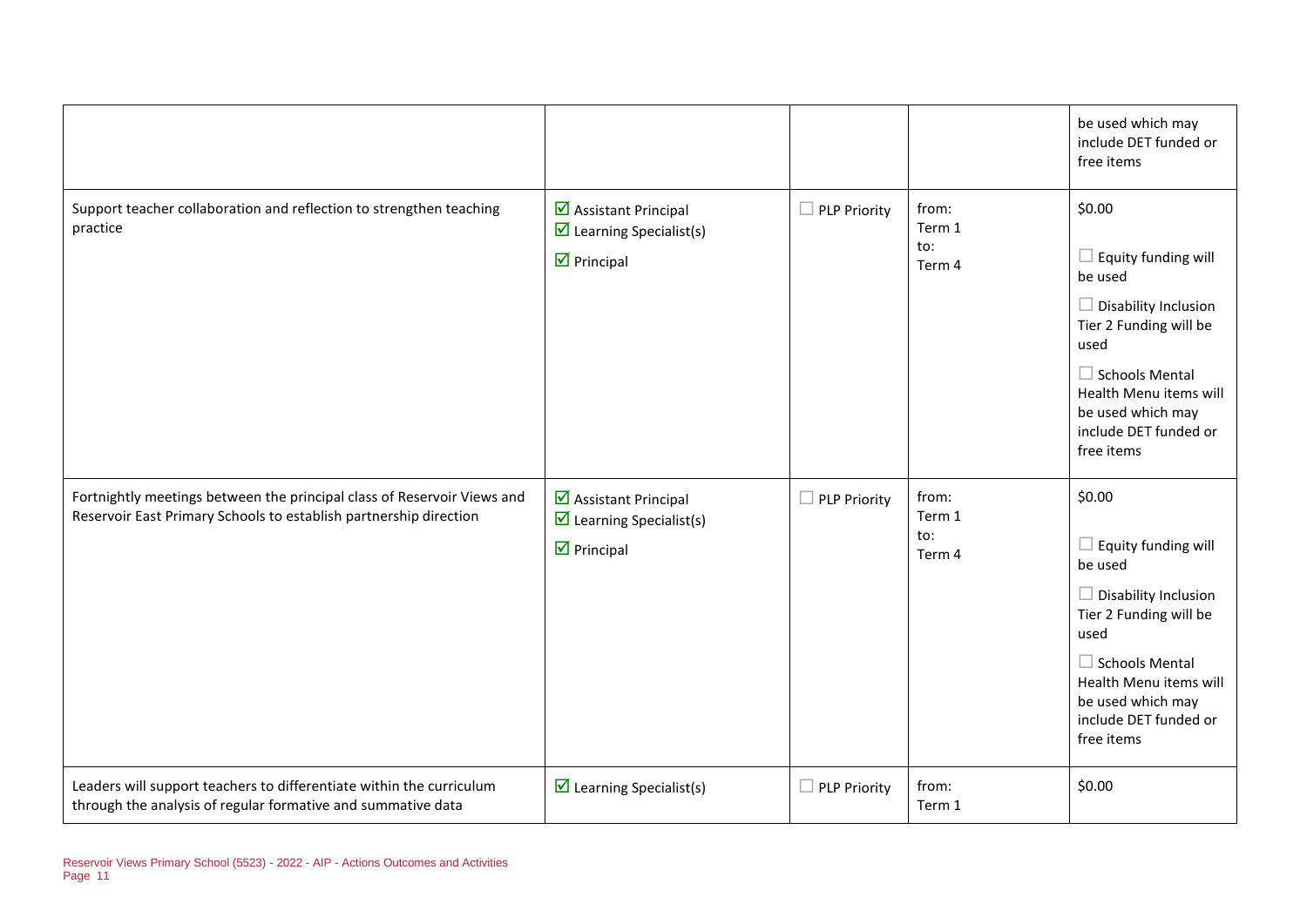|                                                                                                 |                                                                                                                                                                              | $\overline{\mathbf{M}}$ PLT Leaders                            |                              | to:<br>Term 4                    | $\Box$ Equity funding will<br>be used<br>Disability Inclusion<br>$\Box$<br>Tier 2 Funding will be<br>used<br>$\Box$ Schools Mental<br>Health Menu items will<br>be used which may<br>include DET funded or<br>free items                     |
|-------------------------------------------------------------------------------------------------|------------------------------------------------------------------------------------------------------------------------------------------------------------------------------|----------------------------------------------------------------|------------------------------|----------------------------------|----------------------------------------------------------------------------------------------------------------------------------------------------------------------------------------------------------------------------------------------|
| Continue to implement consistent evidence based literacy practices in<br>the Science of Reading |                                                                                                                                                                              | $\overline{\blacksquare}$ All Staff<br>School Improvement Team | $\triangledown$ PLP Priority | from:<br>Term 1<br>to:<br>Term 4 | \$3,000.00<br>$\triangledown$ Equity funding will<br>be used<br>$\Box$ Disability Inclusion<br>Tier 2 Funding will be<br>used<br>$\Box$ Schools Mental<br>Health Menu items will<br>be used which may<br>include DET funded or<br>free items |
| KIS <sub>2</sub><br>Priority 2022 Dimension                                                     | Wellbeing - Effectively mobilise available resources to support students' wellbeing and mental health, especially the most vulnerable                                        |                                                                |                              |                                  |                                                                                                                                                                                                                                              |
| <b>Actions</b>                                                                                  | Implement a systematic, cognitive-behavioural approach such as the Zones of Regulation framework<br>Develop a multi-tiered response model to support students' mental health |                                                                |                              |                                  |                                                                                                                                                                                                                                              |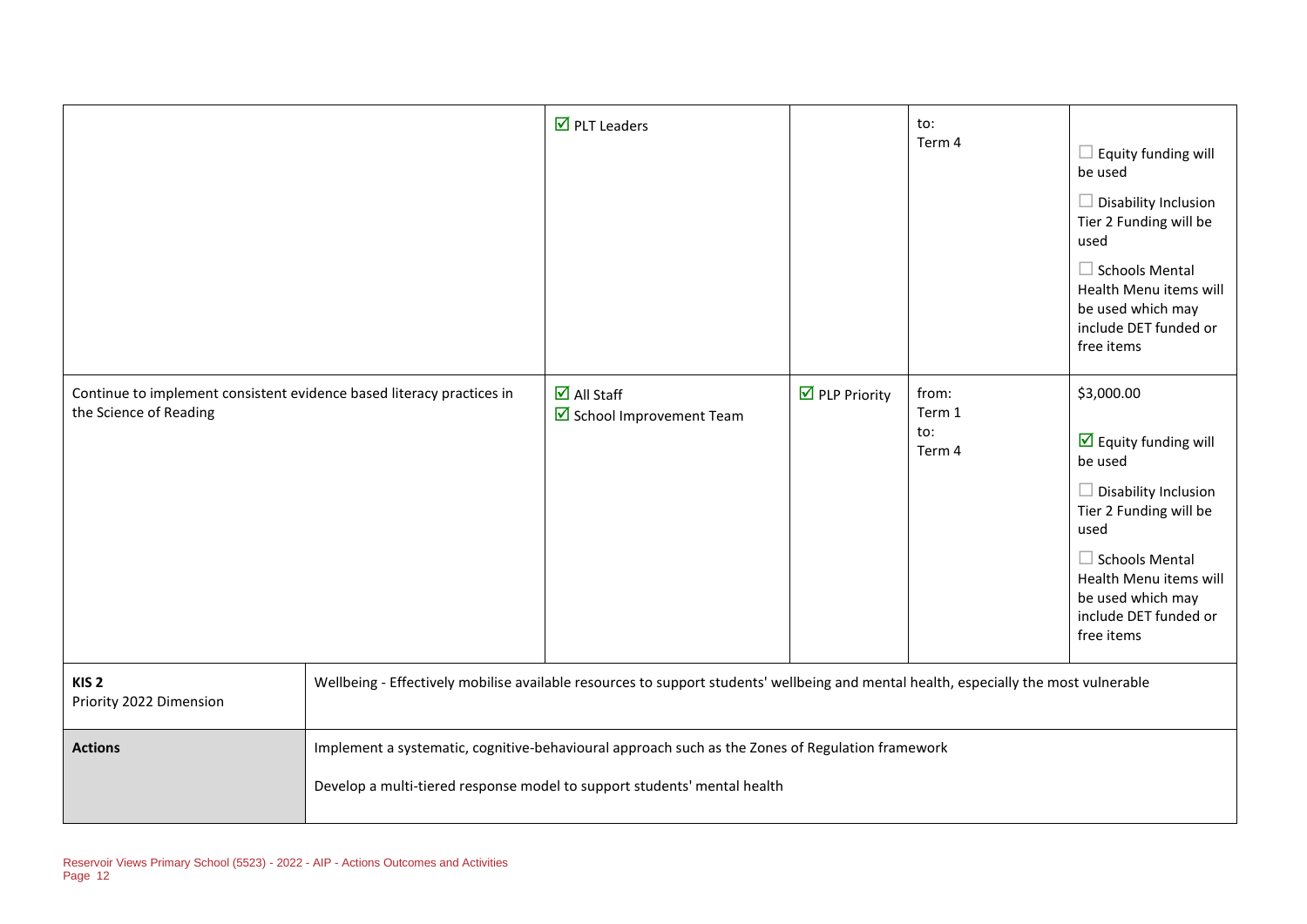| <b>Outcomes</b>                                                                         | Students able to recognise and respond to their behaviours, major and minor as outlined in the Zones of Regulation framework<br>Teachers collaboratively develop social skills lessons to explicitly teach Zones of Regulation framework expected behaviours, weekly and through<br>classroom/ cohort meetings<br>Teachers collect and collaboratively analyse student behaviour data using the learning management system<br>Teachers use consistent language to discuss positive behaviours, and major and minor behaviours<br>Leaders ensure that the whole school community has been consulted to develop the Zones of Regulation framework mission statement and<br>shared vision<br>Leaders provide opportunity for the Zones of Regulation framework team to lead and sustain the implementation and monitoring of SWPBS<br>Parents/carers/kin understand the desired school behaviours and the procedures for responding to major and minor behaviours<br>Collaborative approach to wellbeing with Reservoir East PS in Allied health and data<br>NCCD collection and alignment to students, ensuring adjustments are accurate and individual to students<br>Tracking of NCCD students through IEP process ensuring goals are achievable and met |                                                                               |                                      |                                  |                                                              |
|-----------------------------------------------------------------------------------------|----------------------------------------------------------------------------------------------------------------------------------------------------------------------------------------------------------------------------------------------------------------------------------------------------------------------------------------------------------------------------------------------------------------------------------------------------------------------------------------------------------------------------------------------------------------------------------------------------------------------------------------------------------------------------------------------------------------------------------------------------------------------------------------------------------------------------------------------------------------------------------------------------------------------------------------------------------------------------------------------------------------------------------------------------------------------------------------------------------------------------------------------------------------------------------------------------------------------------------------------------------|-------------------------------------------------------------------------------|--------------------------------------|----------------------------------|--------------------------------------------------------------|
| <b>Success Indicators</b>                                                               | Expected behaviours are displayed prominently throughout the school<br>Behaviour records in learning management system<br>Lesson plans/ curriculum documents demonstrate consideration of student behaviour needs when developing social skills lessons to teach<br>expected behaviours<br>Use of Zones of Regulation framework language evident in peer observations<br>Focus groups responses reflect improved relationships between staff and students, students and students<br>Successful completion of the Zones of Regulation framework<br>Reduced exclusionary discipline recorded in learning management system<br>Begin to achieve a baseline of data for exclusionary practices<br>Staff have a better understanding of NCCD and how adjustments support student outcomes<br>Students are accurately being identified for the NCCD<br>Students on NCCD are reaching their goals through appropriate adjustments                                                                                                                                                                                                                                                                                                                               |                                                                               |                                      |                                  |                                                              |
| <b>Activities and Milestones</b>                                                        | <b>People Responsible</b><br>Is this a PL<br>When<br><b>Funding Streams</b><br><b>Priority</b>                                                                                                                                                                                                                                                                                                                                                                                                                                                                                                                                                                                                                                                                                                                                                                                                                                                                                                                                                                                                                                                                                                                                                           |                                                                               |                                      |                                  |                                                              |
| Devote a whole school curriculum day to introduce the Zones of<br>Regulation curriculum |                                                                                                                                                                                                                                                                                                                                                                                                                                                                                                                                                                                                                                                                                                                                                                                                                                                                                                                                                                                                                                                                                                                                                                                                                                                          | $\overline{\mathbf{y}}$ Principal<br>$\triangleright$ School Improvement Team | $\overline{\mathbf{y}}$ PLP Priority | from:<br>Term 2<br>to:<br>Term 2 | \$1,500.00<br>$\triangledown$ Equity funding will<br>be used |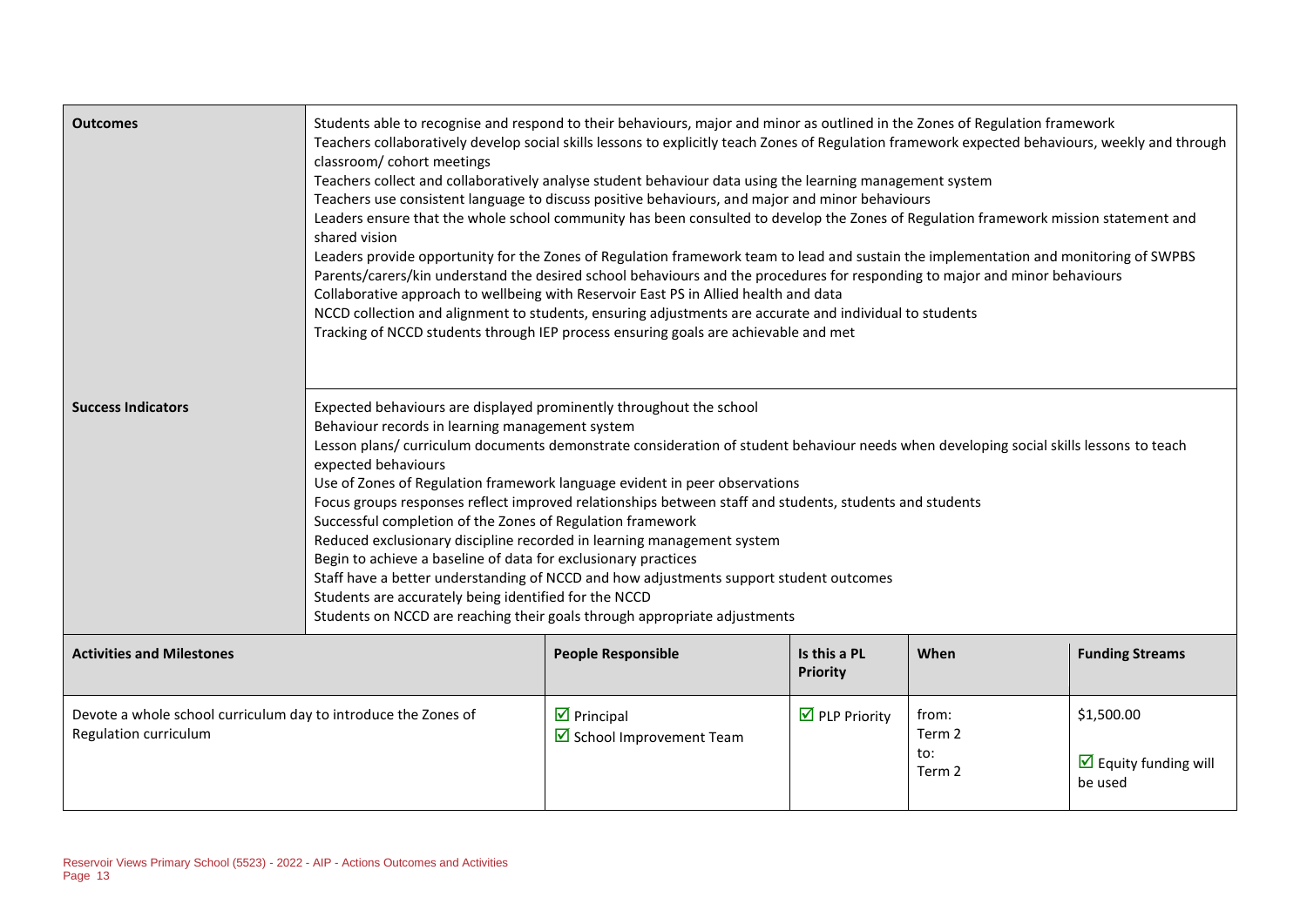|                                                                                                                                         |                                                                                    |                          |                                  | $\Box$ Disability Inclusion<br>Tier 2 Funding will be<br>used<br>$\Box$ Schools Mental<br>Health Menu items will<br>be used which may<br>include DET funded or<br>free items                                                                         |
|-----------------------------------------------------------------------------------------------------------------------------------------|------------------------------------------------------------------------------------|--------------------------|----------------------------------|------------------------------------------------------------------------------------------------------------------------------------------------------------------------------------------------------------------------------------------------------|
| Continue to Implement bullying prevention and cyber safety programs<br>such as the e-Smart schools framework                            | $\overline{\mathbf{M}}$ PLT Leaders<br>$\overline{\mathbf{M}}$ Sub School Leader/s | <b>PLP Priority</b><br>П | from:<br>Term 1<br>to:<br>Term 4 | \$3,000.00<br>$\overline{\mathbf{y}}$ Equity funding will<br>be used<br>$\Box$ Disability Inclusion<br>Tier 2 Funding will be<br>used<br>$\Box$ Schools Mental<br>Health Menu items will<br>be used which may<br>include DET funded or<br>free items |
| Plan how ongoing whole-school professional learning on the Zones of<br>Regulation will be implemented and revisited throughout the year | School Improvement Team                                                            | <b>PLP Priority</b>      | from:<br>Term 2<br>to:<br>Term 4 | \$0.00<br>$\Box$ Equity funding will<br>be used<br>$\Box$ Disability Inclusion<br>Tier 2 Funding will be<br>used<br>$\Box$ Schools Mental<br>Health Menu items will                                                                                  |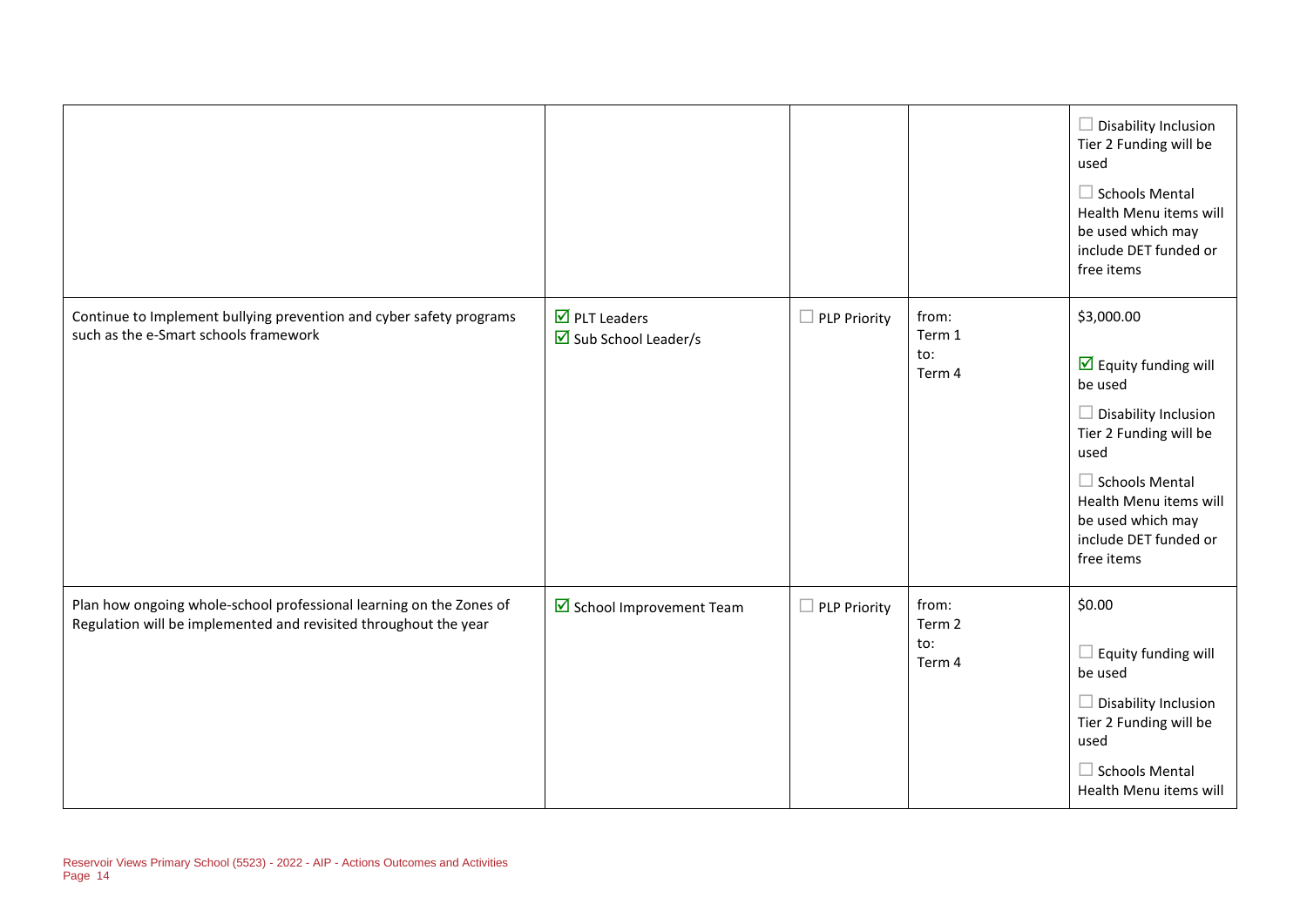|                                                                                                                                                                            |                                       |                     |                                  | be used which may<br>include DET funded or<br>free items                                                                                                                                                                                              |
|----------------------------------------------------------------------------------------------------------------------------------------------------------------------------|---------------------------------------|---------------------|----------------------------------|-------------------------------------------------------------------------------------------------------------------------------------------------------------------------------------------------------------------------------------------------------|
| Establish student focus groups to promote student voice and seek<br>feedback on the promotion of wellbeing and positive mental health                                      | $\overline{\mathbf{M}}$ PLT Leaders   | $\Box$ PLP Priority | from:<br>Term 2<br>to:<br>Term 4 | \$0.00<br>$\Box$ Equity funding will<br>be used<br>$\Box$ Disability Inclusion<br>Tier 2 Funding will be<br>used<br>$\Box$ Schools Mental<br>Health Menu items will<br>be used which may<br>include DET funded or<br>free items                       |
| Recruit additional wellbeing and mental health staff to support at-risk<br>students, and induct these staff into school processes - employing a<br>psychologist 0.2 a week | $\triangledown$ Principal             | $\Box$ PLP Priority | from:<br>Term 1<br>to:<br>Term 4 | \$17,000.00<br>$\overline{\mathbf{y}}$ Equity funding will<br>be used<br>$\Box$ Disability Inclusion<br>Tier 2 Funding will be<br>used<br>$\Box$ Schools Mental<br>Health Menu items will<br>be used which may<br>include DET funded or<br>free items |
| Review current practices using the Schools Mental Health Fund Menu<br>and Planning tool to explore current understandings of student mental                                | $\overline{\mathbf{M}}$ Allied Health | $\Box$ PLP Priority | from:<br>Term 2                  | \$1,000.00                                                                                                                                                                                                                                            |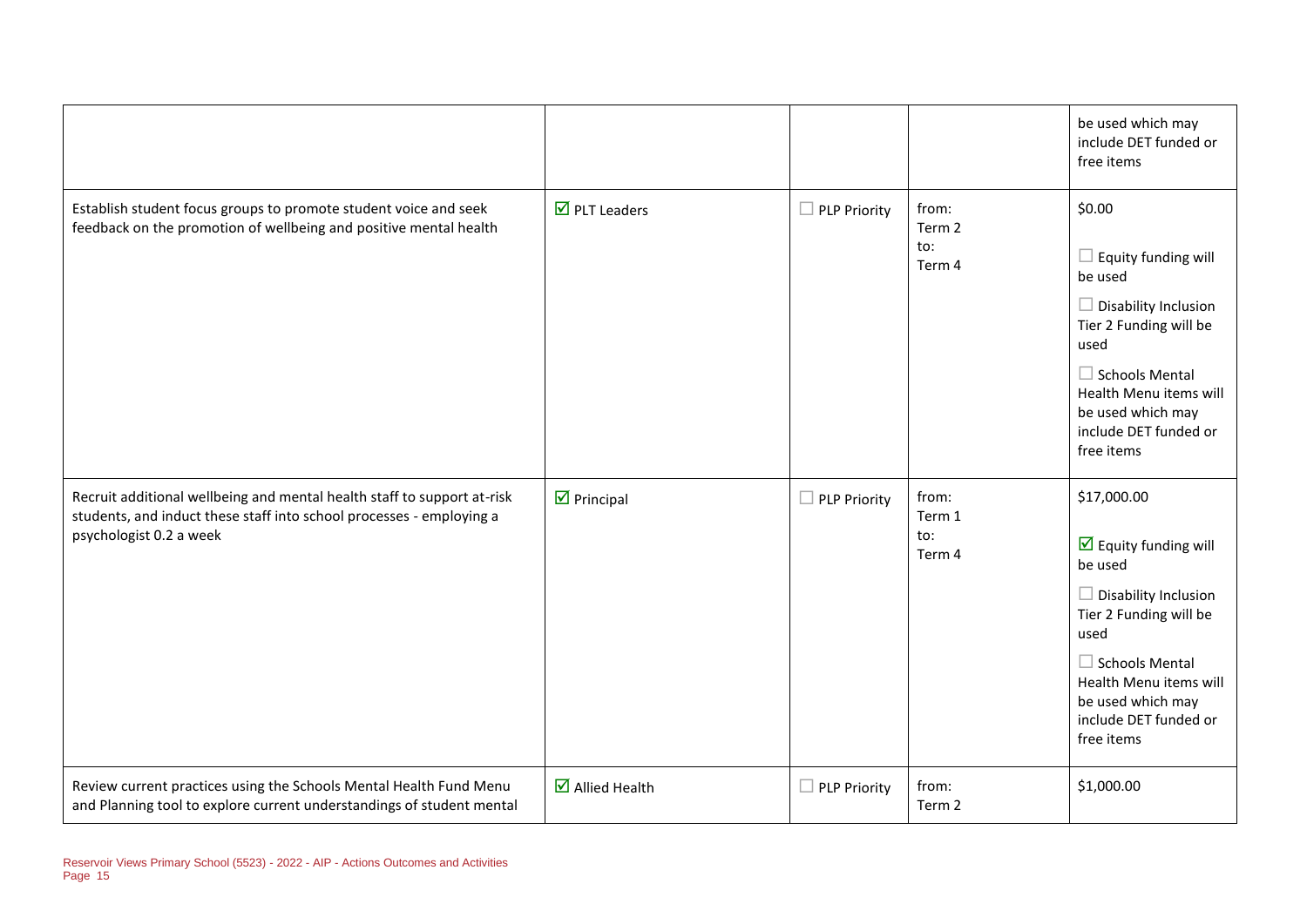| health and identify how to support student needs                                                                                                                                 | Assistant Principal                                          |                     | to:<br>Term 4                    | $\Box$ Equity funding will<br>be used<br>$\Box$ Disability Inclusion<br>Tier 2 Funding will be<br>used<br>$\Box$ Schools Mental<br>Health Menu items will<br>be used which may<br>include DET funded or<br>free items               |
|----------------------------------------------------------------------------------------------------------------------------------------------------------------------------------|--------------------------------------------------------------|---------------------|----------------------------------|-------------------------------------------------------------------------------------------------------------------------------------------------------------------------------------------------------------------------------------|
| Develop document policies and processes to enable a multi-tiered<br>response model to support student mental health, including how student<br>data will be collected and managed | $\overline{\mathbf{M}}$ Allied Health<br>Assistant Principal | $\Box$ PLP Priority | from:<br>Term 1<br>to:<br>Term 4 | \$1,500.00<br>$\Box$ Equity funding will<br>be used<br>$\Box$ Disability Inclusion<br>Tier 2 Funding will be<br>used<br>$\Box$ Schools Mental<br>Health Menu items will<br>be used which may<br>include DET funded or<br>free items |
| Schedule opportunities for the Zones of Regulation team to<br>audit/monitor consistency of implementation across the school                                                      | $\triangledown$ KLA Leader<br>School Improvement Team        | $\Box$ PLP Priority | from:<br>Term 3<br>to:<br>Term 4 | \$3,000.00<br>$\overline{\mathbf{y}}$ Equity funding will<br>be used                                                                                                                                                                |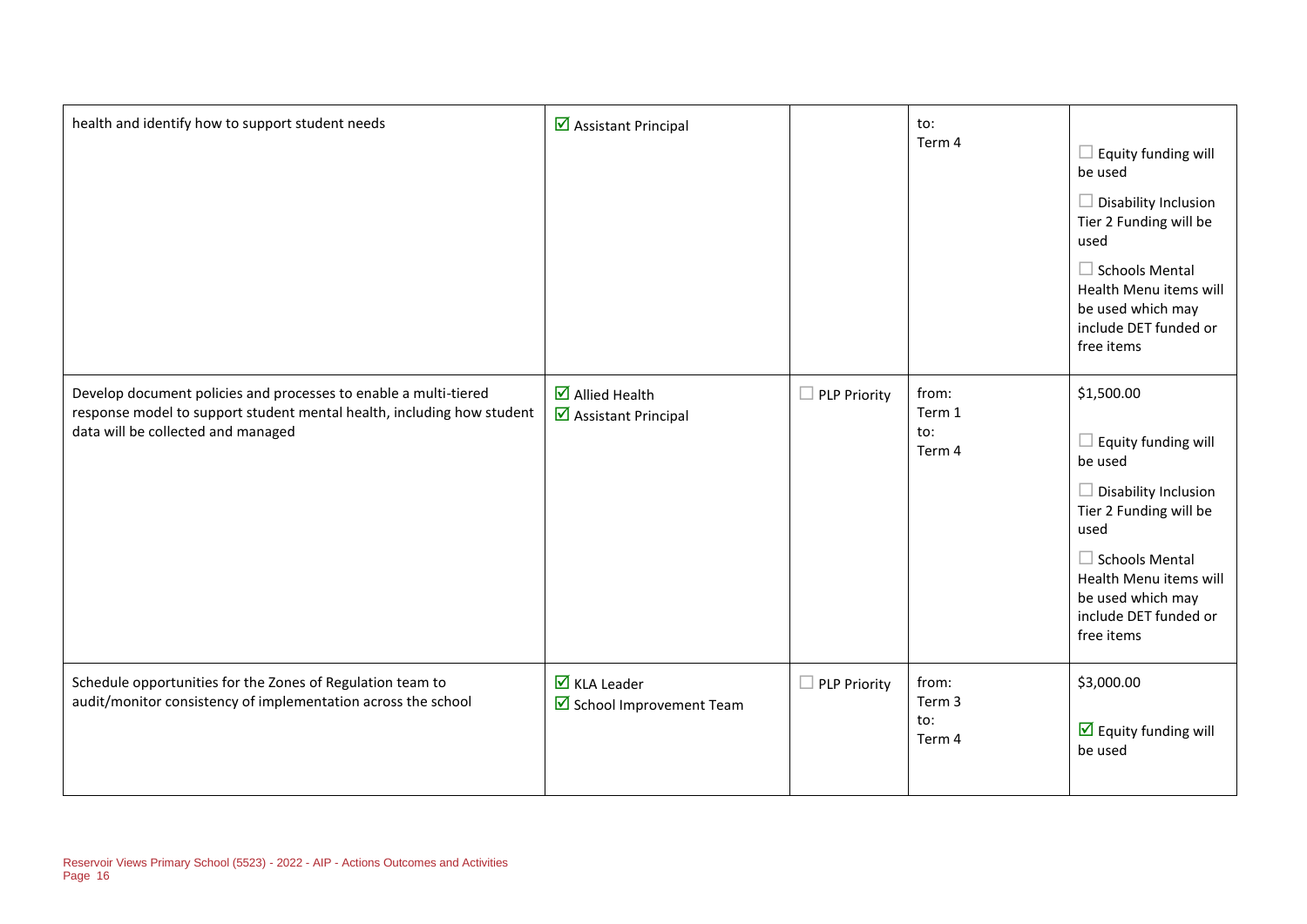|                                                                                                                                               |                                                           |                     |                                  | $\Box$ Disability Inclusion<br>Tier 2 Funding will be<br>used<br>$\Box$ Schools Mental<br>Health Menu items will<br>be used which may<br>include DET funded or<br>free items                                                    |
|-----------------------------------------------------------------------------------------------------------------------------------------------|-----------------------------------------------------------|---------------------|----------------------------------|---------------------------------------------------------------------------------------------------------------------------------------------------------------------------------------------------------------------------------|
| Support students to re-engage through the arts through the introduction<br>of various lunchtime clubs including choir, rock band and ensemble | $\triangledown$ Student(s)<br>$\triangledown$ Teacher(s)  | $\Box$ PLP Priority | from:<br>Term 1<br>to:<br>Term 4 | \$0.00<br>$\Box$ Equity funding will<br>be used<br>$\Box$ Disability Inclusion<br>Tier 2 Funding will be<br>used<br>$\Box$ Schools Mental<br>Health Menu items will<br>be used which may<br>include DET funded or<br>free items |
| Establish a Zones of Regulation team compromising relevant leaders,<br>wellbeing staff and other school staff                                 | School Improvement Team<br>Student Wellbeing Co-ordinator | $\Box$ PLP Priority | from:<br>Term 2<br>to:<br>Term 4 | \$0.00<br>$\Box$ Equity funding will<br>be used<br>$\Box$ Disability Inclusion<br>Tier 2 Funding will be<br>used<br>$\Box$ Schools Mental<br>Health Menu items will                                                             |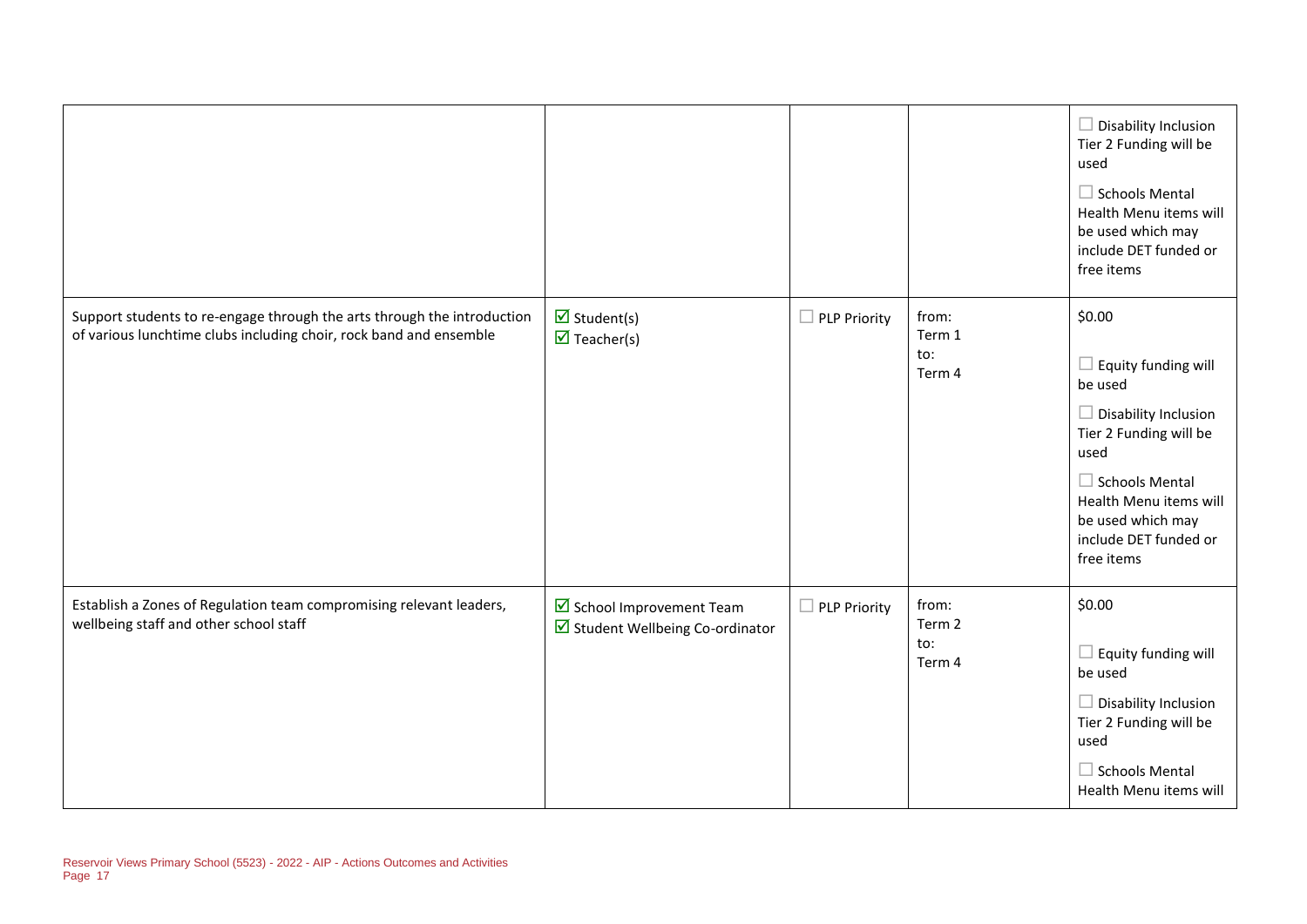|                                                                                                                     |                                          |                              |                                  | be used which may<br>include DET funded or<br>free items                                                                                                                                                                                             |
|---------------------------------------------------------------------------------------------------------------------|------------------------------------------|------------------------------|----------------------------------|------------------------------------------------------------------------------------------------------------------------------------------------------------------------------------------------------------------------------------------------------|
| Organise Learning Walks to observe staff practice and collect data on<br>student experiences of Zones of Regulation | $\triangleright$ School Improvement Team | $\triangledown$ PLP Priority | from:<br>Term 2<br>to:<br>Term 4 | \$1,000.00<br>$\Box$ Equity funding will<br>be used<br>$\Box$ Disability Inclusion<br>Tier 2 Funding will be<br>used<br>$\Box$ Schools Mental<br>Health Menu items will<br>be used which may<br>include DET funded or<br>free items                  |
| Present information sessions to parents/carers/kin on the Zones of<br>Regulation curriculum                         | $\triangleright$ School Improvement Team | $\Box$ PLP Priority          | from:<br>Term 2<br>to:<br>Term 4 | \$1,500.00<br>$\overline{\mathbf{y}}$ Equity funding will<br>be used<br>$\Box$ Disability Inclusion<br>Tier 2 Funding will be<br>used<br>$\Box$ Schools Mental<br>Health Menu items will<br>be used which may<br>include DET funded or<br>free items |
| Refine our whole school behaviour guide to ensure it incorporates the<br>Zones of Regulation approaches/curriculum  | $\overline{\mathbf{M}}$ All Staff        | $\Box$ PLP Priority          | from:<br>Term 2                  | \$0.00                                                                                                                                                                                                                                               |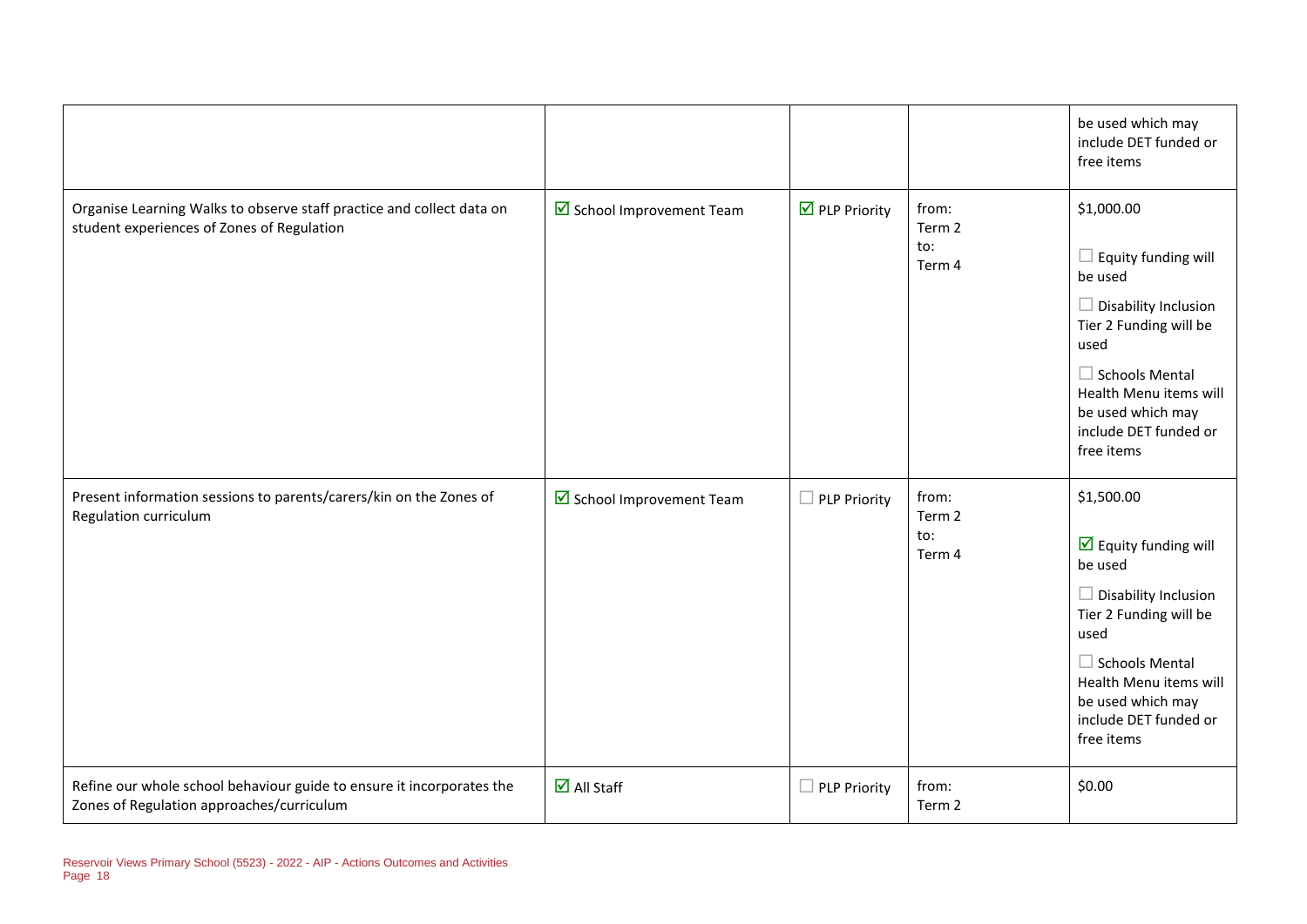|                                                                                                                                        | School Improvement Team                                     |                     | to:<br>Term 3                    | $\Box$ Equity funding will<br>be used<br>$\Box$ Disability Inclusion<br>Tier 2 Funding will be<br>used<br>$\Box$ Schools Mental<br>Health Menu items will<br>be used which may<br>include DET funded or<br>free items                         |
|----------------------------------------------------------------------------------------------------------------------------------------|-------------------------------------------------------------|---------------------|----------------------------------|-----------------------------------------------------------------------------------------------------------------------------------------------------------------------------------------------------------------------------------------------|
| Reciprocal school visits to observe and provide feedback on Zones of<br>Regulation practice                                            | $\nabla$ Principal                                          | $\Box$ PLP Priority | from:<br>Term 2<br>to:<br>Term 4 | \$3,000.00<br>$\overline{\mathbf{y}}$ Equity funding will<br>be used<br>Disability Inclusion<br>Tier 2 Funding will be<br>used<br>$\Box$ Schools Mental<br>Health Menu items will<br>be used which may<br>include DET funded or<br>free items |
| Develop/explore possible school-wide reflective tool/assessment to<br>measure changes in student/teacher Zones of Regulation framework | ☑ Assistant Principal<br>$\overline{\mathbf{M}}$ KLA Leader | $\Box$ PLP Priority | from:<br>Term 2<br>to:<br>Term 4 | \$0.00<br>Equity funding will<br>be used                                                                                                                                                                                                      |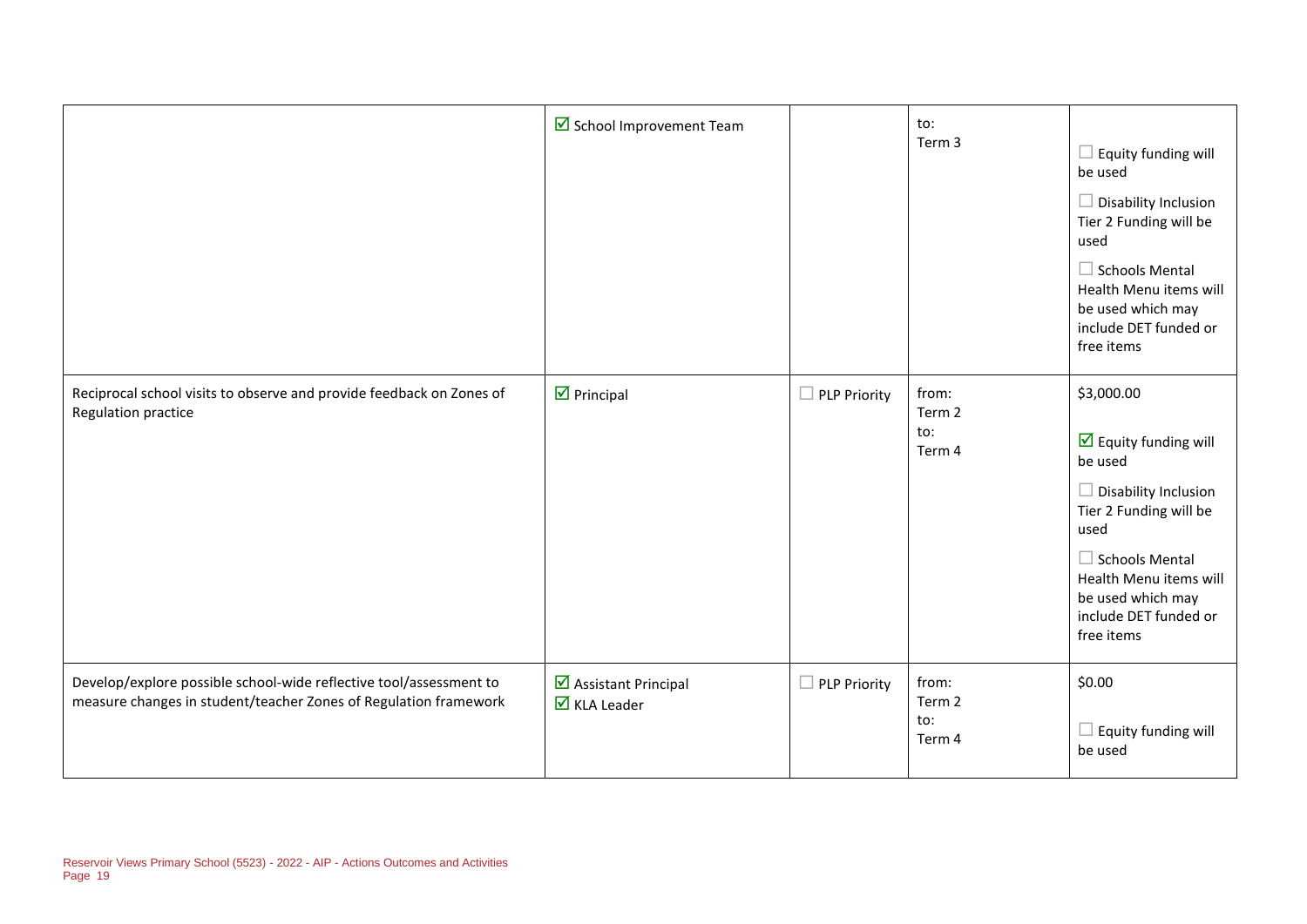|                                                                                                                        |                                                    |                        |                                  | $\Box$ Disability Inclusion<br>Tier 2 Funding will be<br>used<br>$\Box$ Schools Mental<br>Health Menu items will<br>be used which may<br>include DET funded or<br>free items                                                        |
|------------------------------------------------------------------------------------------------------------------------|----------------------------------------------------|------------------------|----------------------------------|-------------------------------------------------------------------------------------------------------------------------------------------------------------------------------------------------------------------------------------|
| Develop documents for NCCD collection and use of Adjustments to drive<br><b>Individual Education Plans</b>             | Assistant Principal<br>$\triangledown$ Teacher(s)  | PLP Priority<br>$\Box$ | from:<br>Term 1<br>to:<br>Term 4 | \$2,000.00<br>$\Box$ Equity funding will<br>be used<br>$\Box$ Disability Inclusion<br>Tier 2 Funding will be<br>used<br>$\Box$ Schools Mental<br>Health Menu items will<br>be used which may<br>include DET funded or<br>free items |
| Student leaders to conduct observations and collect data on student<br>experiences in Zones of Regulation and learning | $\nabla$ PLT Leaders<br>$\triangledown$ Student(s) | PLP Priority           | from:<br>Term 3<br>to:<br>Term 4 | \$0.00<br>$\Box$ Equity funding will<br>be used<br>$\Box$ Disability Inclusion<br>Tier 2 Funding will be<br>used<br>$\Box$ Schools Mental<br>Health Menu items will                                                                 |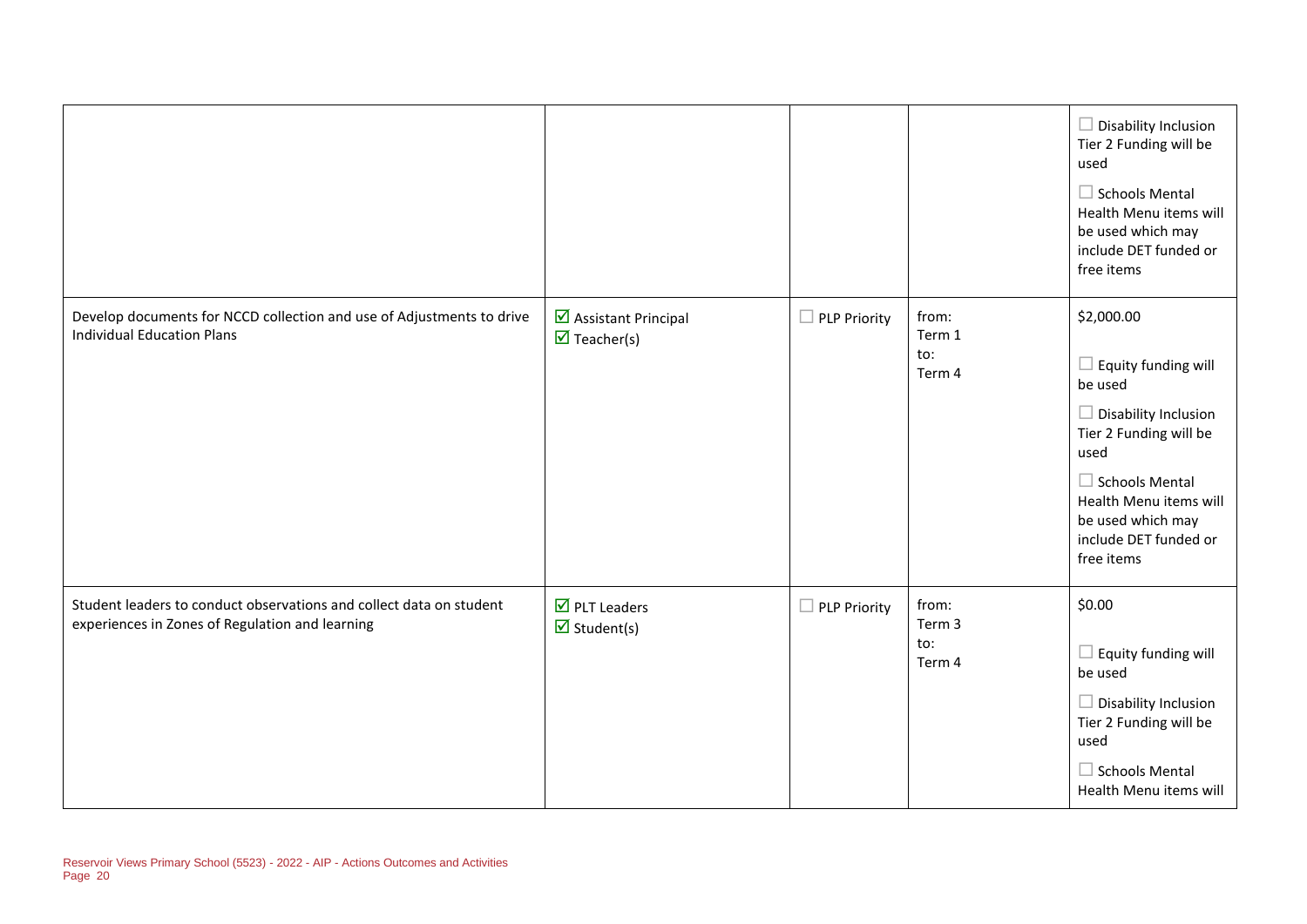|                                                                                              |                                           |                          |                                  | be used which may<br>include DET funded or<br>free items                                                                                                                                                                            |
|----------------------------------------------------------------------------------------------|-------------------------------------------|--------------------------|----------------------------------|-------------------------------------------------------------------------------------------------------------------------------------------------------------------------------------------------------------------------------------|
| Implement a continual approach to sharing of mental health resources<br>within the community | Assistant Principal<br>$\nabla$ Principal | □<br><b>PLP Priority</b> | from:<br>Term 1<br>to:<br>Term 4 | \$0.00<br>$\Box$ Equity funding will<br>be used<br>$\Box$ Disability Inclusion<br>Tier 2 Funding will be<br>used<br>$\Box$ Schools Mental<br>Health Menu items will<br>be used which may<br>include DET funded or<br>free items     |
| Holding parent information sessions regarding mental health                                  | $\nabla$ Principal                        | <b>PLP Priority</b>      | from:<br>Term 2<br>to:<br>Term 4 | \$2,000.00<br>$\Box$ Equity funding will<br>be used<br>$\Box$ Disability Inclusion<br>Tier 2 Funding will be<br>used<br>$\Box$ Schools Mental<br>Health Menu items will<br>be used which may<br>include DET funded or<br>free items |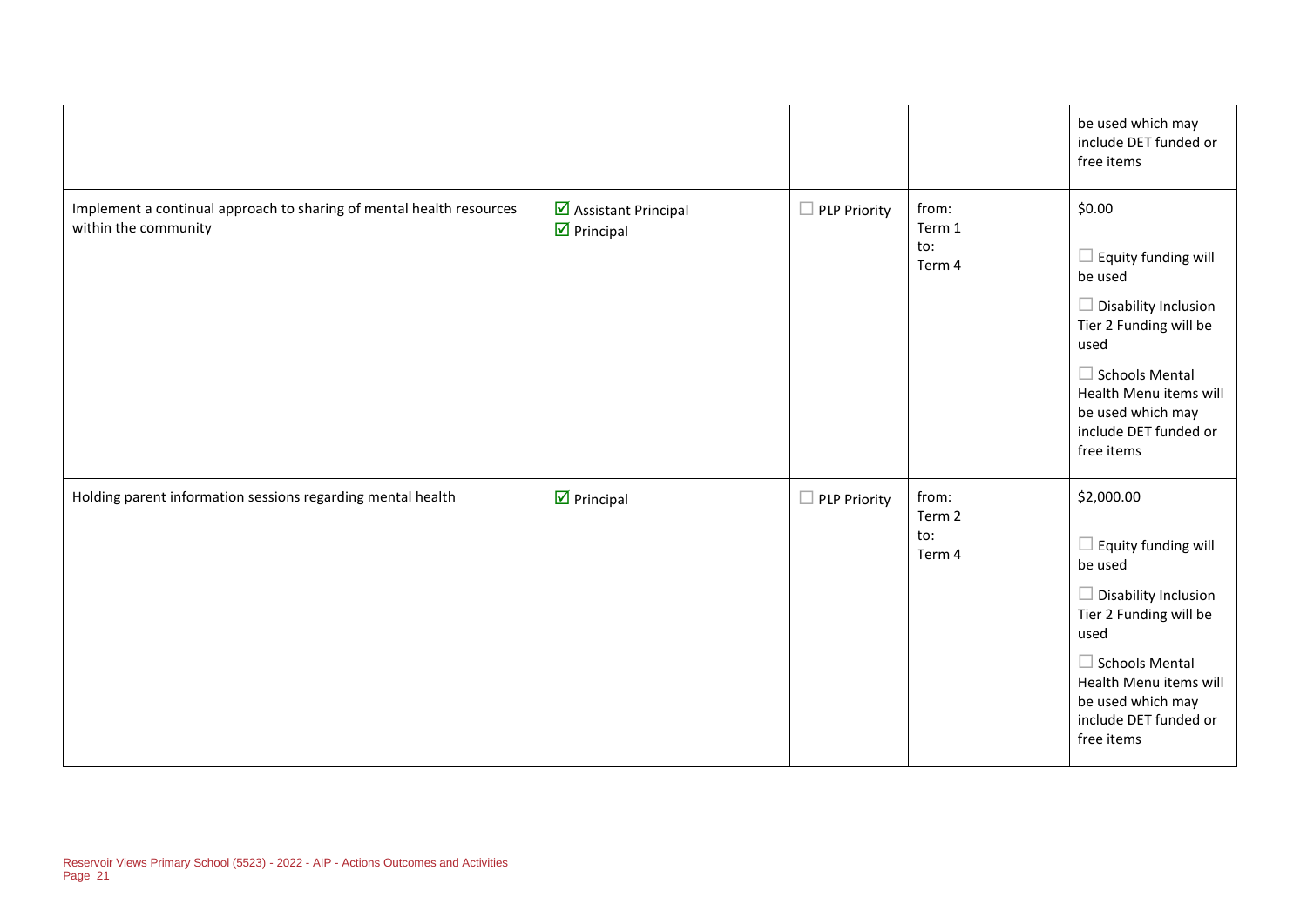### **Funding Planner**

#### Summary of Budget and Allocated Funding

| <b>Summary of Budget</b>            | School's total funding (\$) | <b>Funding Allocated in activities (\$)</b> | Still available/shortfall |
|-------------------------------------|-----------------------------|---------------------------------------------|---------------------------|
| <b>Equity Funding</b>               | \$100,000.00                | \$95,500.00                                 | \$4,500.00                |
| Disability Inclusion Tier 2 Funding | \$0.00                      | \$0.00                                      | \$0.00                    |
| Schools Mental Health Fund and Menu | \$0.00                      | \$0.00                                      | \$0.00                    |
| <b>Total</b>                        | \$100,000.00                | \$95,500.00                                 | \$4,500.00                |

#### Activities and Milestones – Total Budget

| <b>Activities and Milestones</b>                                                                                                                                                                                                    | <b>Budget</b> |
|-------------------------------------------------------------------------------------------------------------------------------------------------------------------------------------------------------------------------------------|---------------|
| Developing a shared problem of practice, long term commitment<br>and partnership agreement between both schools. A<br>commitment of the leadership teams of both schools to explore<br>current curriculum practices and structures. | \$8,000.00    |
| TLI funding and equity money utilised to employ 0.8 teachers to<br>run MiniLit sage program (sharing with REPS) to target Tier 2<br>student needs.                                                                                  | \$40,000.00   |
| Establish/embed processes and protocols that refer/ensure at-<br>risk students/students with specific learning needs receive<br>support.                                                                                            | \$1,000.00    |
| Learning Specialist to work within each PLT coaching and<br>modelling within classrooms and meetings to ensure consistent<br>approach to teaching and learning at RVPS                                                              | \$20,000.00   |
| MiniLit SAGE resources purchased                                                                                                                                                                                                    | \$3,000.00    |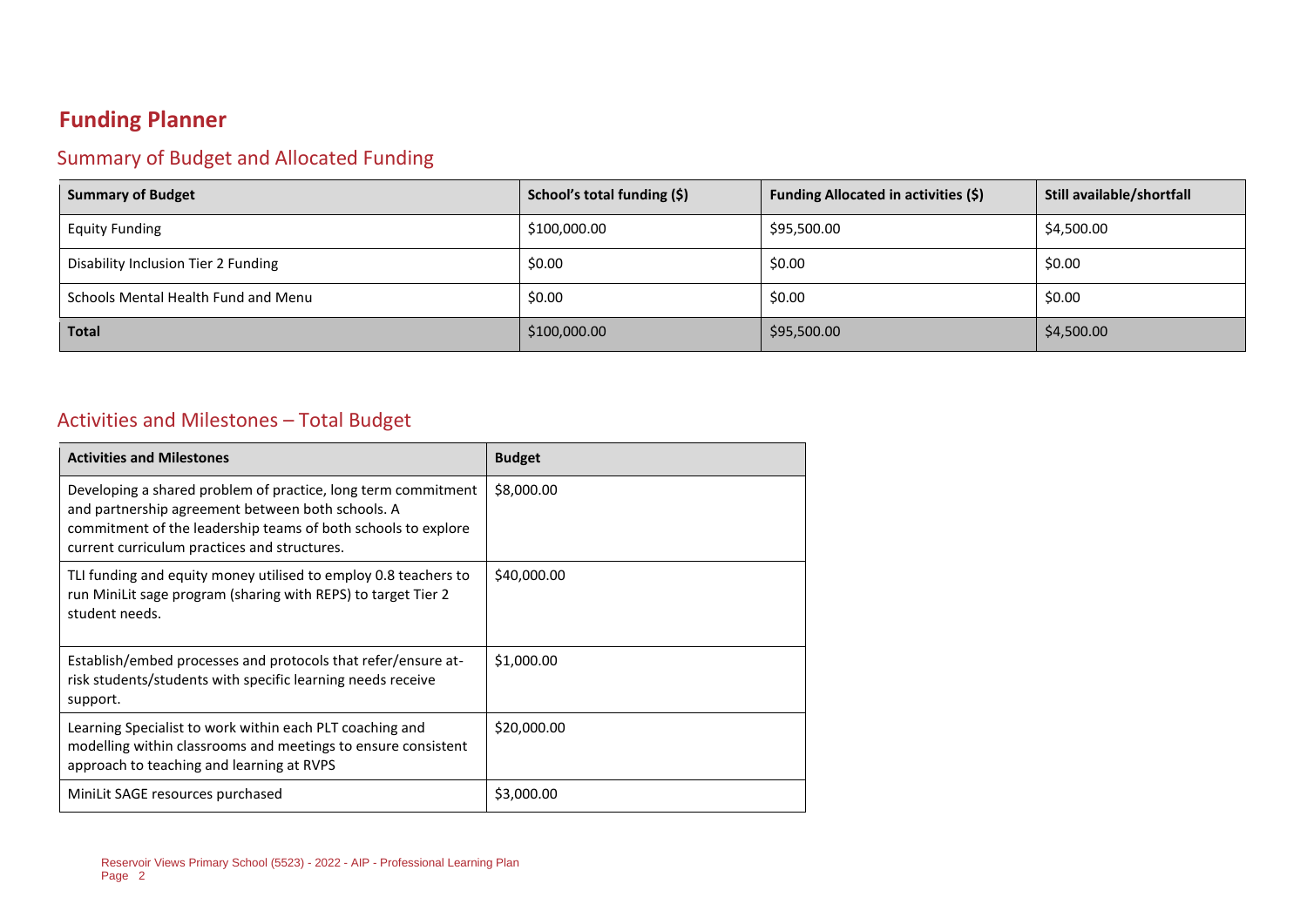| Continue to implement consistent evidence based literacy<br>practices in the Science of Reading                                                                            | \$3,000.00   |
|----------------------------------------------------------------------------------------------------------------------------------------------------------------------------|--------------|
| Devote a whole school curriculum day to introduce the Zones of<br>Regulation curriculum                                                                                    | \$1,500.00   |
| Continue to Implement bullying prevention and cyber safety<br>programs such as the e-Smart schools framework                                                               | \$3,000.00   |
| Recruit additional wellbeing and mental health staff to support<br>at-risk students, and induct these staff into school processes -<br>employing a psychologist 0.2 a week | \$17,000.00  |
| Schedule opportunities for the Zones of Regulation team to<br>audit/monitor consistency of implementation across the school                                                | \$3,000.00   |
| Present information sessions to parents/carers/kin on the Zones<br>of Regulation curriculum                                                                                | \$1,500.00   |
| Reciprocal school visits to observe and provide feedback on<br>Zones of Regulation practice                                                                                | \$3,000.00   |
| <b>Totals</b>                                                                                                                                                              | \$104,000.00 |

#### Activities and Milestones - Equity Funding

| <b>Activities and Milestones</b> | <b>When</b> | <b>Funding allocated (\$)</b> | Category |
|----------------------------------|-------------|-------------------------------|----------|
|                                  |             |                               |          |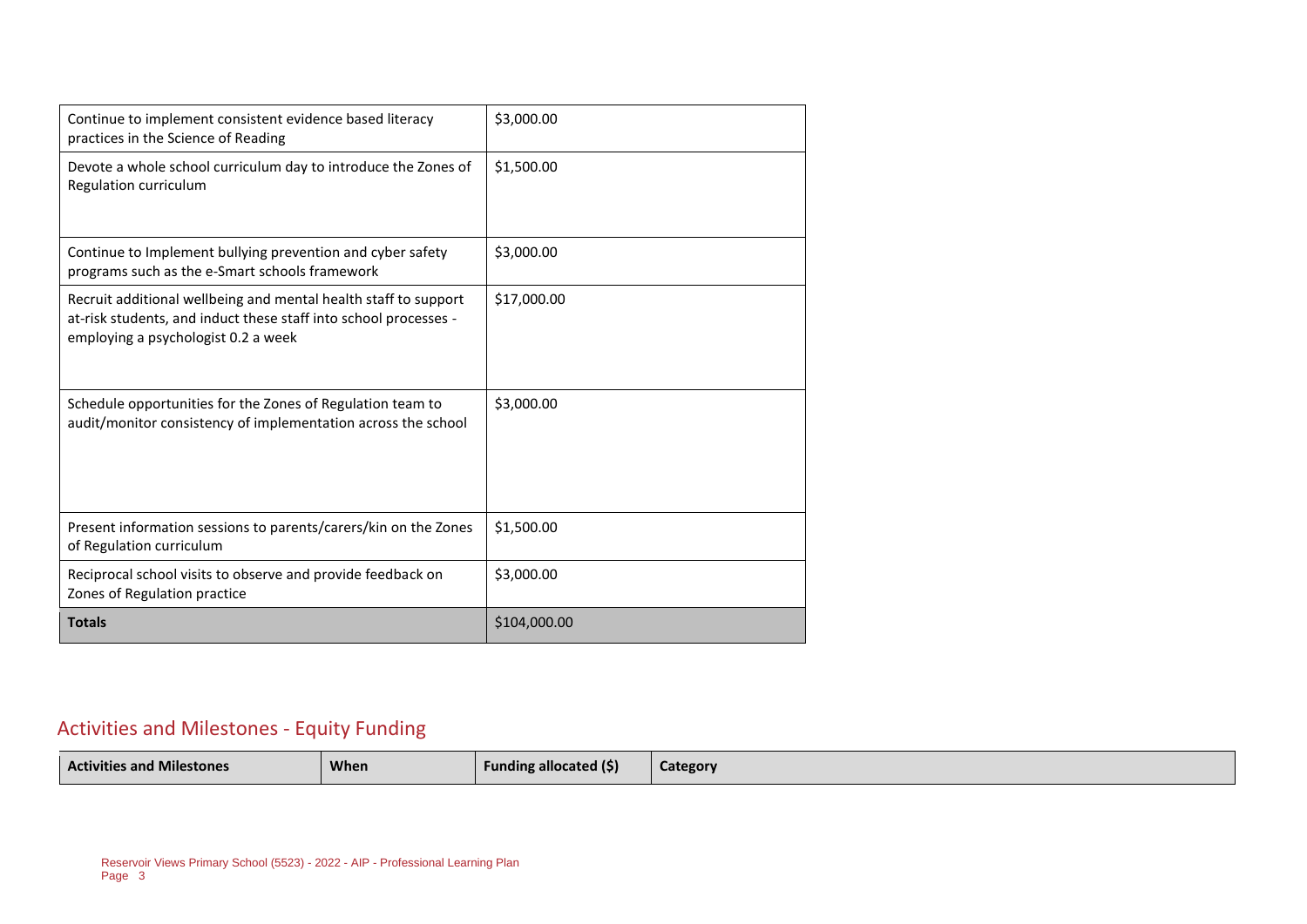| Developing a shared problem of<br>practice, long term commitment and<br>partnership agreement between both<br>schools. A commitment of the<br>leadership teams of both schools to<br>explore current curriculum practices<br>and structures. | from:<br>Term 1<br>to:<br>Term 4 | \$8,000.00  | $\triangleright$ School-based staffing<br>$\triangleright$ Teaching and learning programs and resources<br>$\boxtimes$ CRT |
|----------------------------------------------------------------------------------------------------------------------------------------------------------------------------------------------------------------------------------------------|----------------------------------|-------------|----------------------------------------------------------------------------------------------------------------------------|
| TLI funding and equity money utilised<br>to employ 0.8 teachers to run MiniLit<br>sage program (sharing with REPS) to<br>target Tier 2 student needs.                                                                                        | from:<br>Term 1<br>to:<br>Term 4 | \$40,000.00 | $\triangleright$ School-based staffing                                                                                     |
| Establish/embed processes and<br>protocols that refer/ensure at-risk<br>students/students with specific<br>learning needs receive support.                                                                                                   | from:<br>Term 1<br>to:<br>Term 2 | \$0.00      |                                                                                                                            |
| Learning Specialist to work within<br>each PLT coaching and modelling<br>within classrooms and meetings to<br>ensure consistent approach to<br>teaching and learning at RVPS                                                                 | from:<br>Term 1<br>to:<br>Term 4 | \$20,000.00 | $\triangledown$ School-based staffing                                                                                      |
| MiniLit SAGE resources purchased                                                                                                                                                                                                             | from:<br>Term 1<br>to:<br>Term 1 | \$3,000.00  | $\triangleright$ Teaching and learning programs and resources                                                              |
| Continue to implement consistent<br>evidence based literacy practices in<br>the Science of Reading                                                                                                                                           | from:<br>Term 1<br>to:<br>Term 4 | \$0.00      |                                                                                                                            |
| Devote a whole school curriculum day<br>to introduce the Zones of Regulation<br>curriculum                                                                                                                                                   | from:<br>Term 2                  | \$0.00      |                                                                                                                            |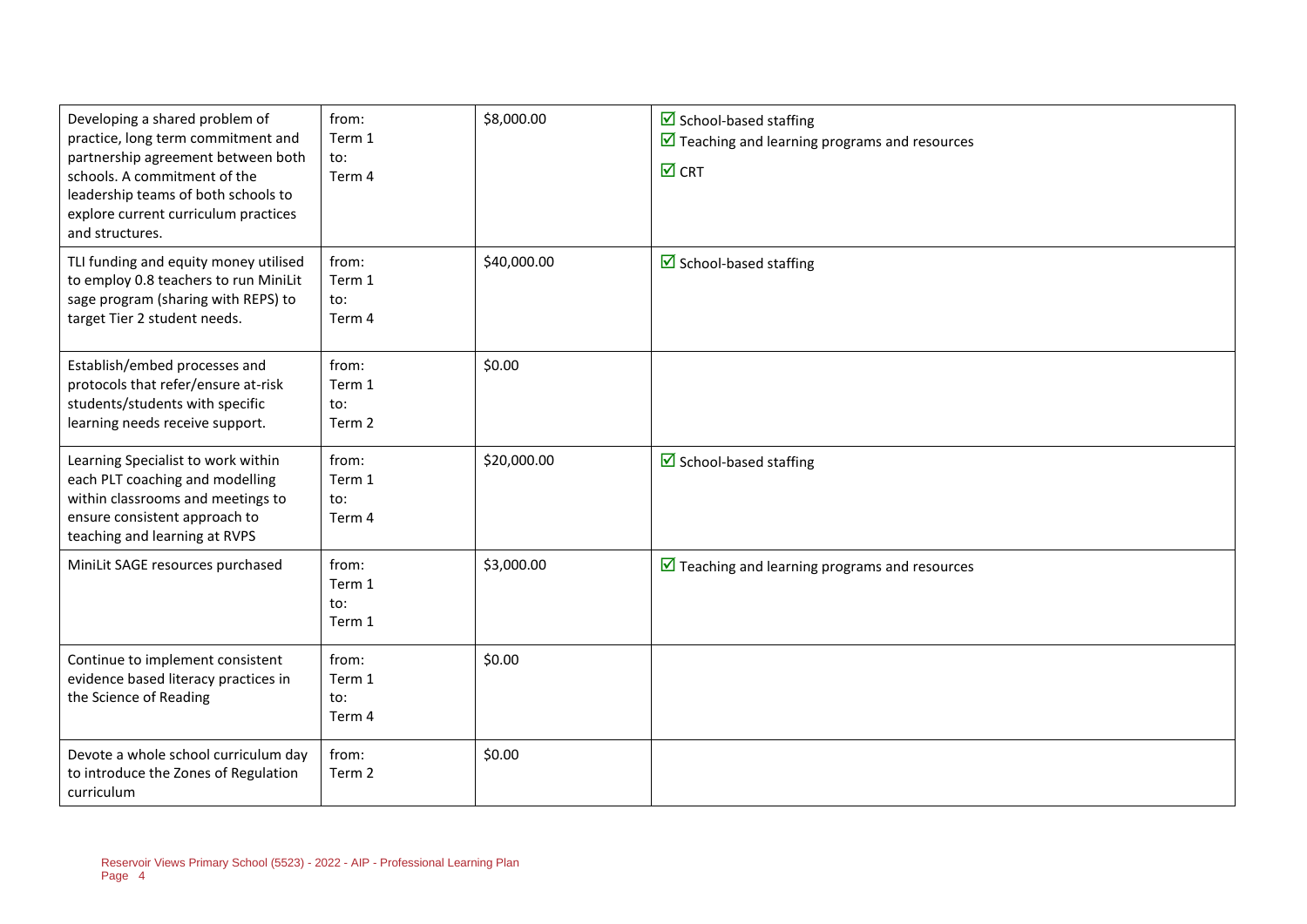|                                                                                                                                                                                  | to:<br>Term 2                    |             |                                                               |
|----------------------------------------------------------------------------------------------------------------------------------------------------------------------------------|----------------------------------|-------------|---------------------------------------------------------------|
| Continue to Implement bullying<br>prevention and cyber safety programs<br>such as the e-Smart schools<br>framework                                                               | from:<br>Term 1<br>to:<br>Term 4 | \$3,000.00  | $\triangleright$ Teaching and learning programs and resources |
| Recruit additional wellbeing and<br>mental health staff to support at-risk<br>students, and induct these staff into<br>school processes - employing a<br>psychologist 0.2 a week | from:<br>Term 1<br>to:<br>Term 4 | \$17,000.00 | $\triangleright$ School-based staffing                        |
| Schedule opportunities for the Zones<br>of Regulation team to audit/monitor<br>consistency of implementation across<br>the school                                                | from:<br>Term 3<br>to:<br>Term 4 | \$0.00      | $\overline{\blacksquare}$ CRT                                 |
| Present information sessions to<br>parents/carers/kin on the Zones of<br>Regulation curriculum                                                                                   | from:<br>Term 2<br>to:<br>Term 4 | \$1,500.00  | $\triangleright$ Teaching and learning programs and resources |
| Reciprocal school visits to observe and<br>provide feedback on Zones of<br>Regulation practice                                                                                   | from:<br>Term 2<br>to:<br>Term 4 | \$3,000.00  | $\overline{\mathsf{M}}$ CRT                                   |
| <b>Totals</b>                                                                                                                                                                    |                                  | \$95,500.00 |                                                               |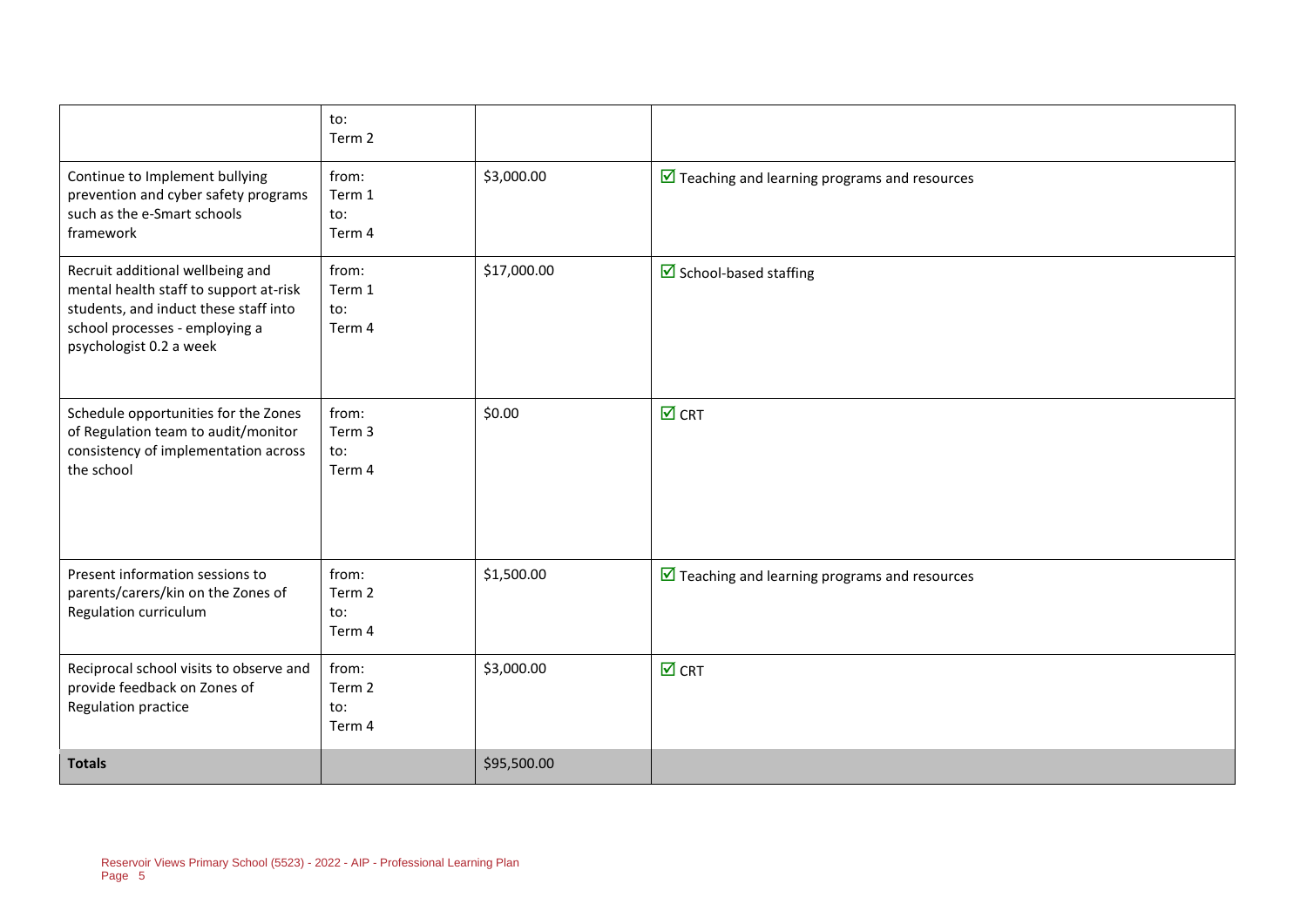### **Professional Learning and Development Plan**

 $\blacksquare$ 

| <b>Professional Learning Priority</b>                                                                                                        | Who                                                                                                                                                                                               | When                             | <b>Key Professional Learning</b><br><b>Strategies</b>                                                                                                      | <b>Organisational Structure</b>                                                                                                   | <b>Expertise Accessed</b>                                                                                                             | Where                           |
|----------------------------------------------------------------------------------------------------------------------------------------------|---------------------------------------------------------------------------------------------------------------------------------------------------------------------------------------------------|----------------------------------|------------------------------------------------------------------------------------------------------------------------------------------------------------|-----------------------------------------------------------------------------------------------------------------------------------|---------------------------------------------------------------------------------------------------------------------------------------|---------------------------------|
| Continue to develop data<br>literacy of teachers to inform<br>teaching and learning and<br>improve the accuracy of their<br>teacher judgment | $\overline{\mathsf{M}}$ All Staff<br>$\overline{\mathbf{2}}$ PLT Leaders<br>$\overline{\mathbf{z}}$ School<br>Improvement<br>Team                                                                 | from:<br>Term 1<br>to:<br>Term 4 | $\triangleright$ Design of formative<br>assessments<br>$\overline{\mathbf{2}}$ Moderated assessment of<br>student learning<br><b>Ø</b> Formalised PLC/PLTs | $\triangleright$ Formal School Meeting /<br><b>Internal Professional Learning</b><br>Sessions<br>$\triangleright$ PLC/PLT Meeting | $\triangleright$ School improvement<br>partnerships<br>$\overline{\mathbf{M}}$ Internal staff<br>$\triangleright$ Learning Specialist | $\overline{\mathsf{M}}$ On-site |
| Introduction student-led IEP<br>meetings each term                                                                                           | $\overline{\mathbf{M}}$ All Staff<br>$\overline{\mathbf{z}}$ School<br>Improvement<br>Team                                                                                                        | from:<br>Term 1<br>to:<br>Term 4 | $\overline{\mathbf{M}}$ Planning<br>$\blacksquare$ Individualised Reflection<br>$\triangleright$ Student voice, including<br>input and feedback            | $\triangledown$ Formal School Meeting /<br><b>Internal Professional Learning</b><br>Sessions                                      | $\overline{\mathbf{M}}$ Internal staff                                                                                                | $\overline{\mathbf{M}}$ On-site |
| Establish/embed consistent<br>approaches to formative<br>assessment (assessment<br>schedule, data storage<br>platforms, accessibility)       | $\overline{\mathsf{M}}$ All Staff<br>$\triangledown$ Curriculum<br>Co-ordinator (s)<br>$\overline{\mathbf{M}}$ Learning<br>Specialist(s)<br>$\overline{\mathbf{M}}$ School<br>Improvement<br>Team | from:<br>Term 1<br>to:<br>Term 4 | $\triangleright$ Design of formative<br>assessments<br>$\triangleright$ Curriculum development                                                             | $\triangleright$ Formal School Meeting /<br><b>Internal Professional Learning</b><br>Sessions                                     | $\triangleright$ Internal staff                                                                                                       | $\overline{\mathbf{M}}$ On-site |